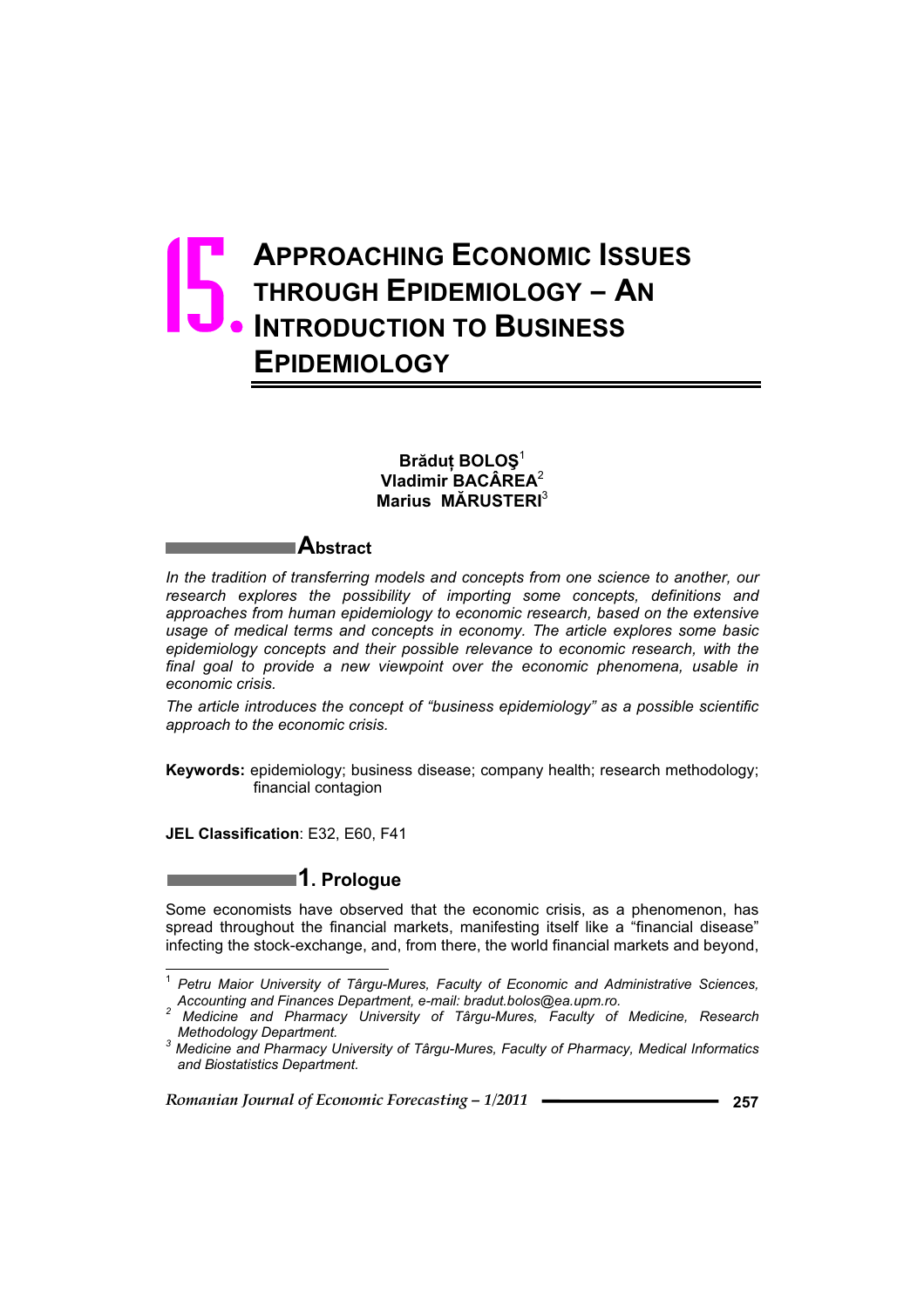to the small businesses. This is sometimes described as a case of financial contagion, being metaphorically described by Nouriel Roubini as a "pandemic**"** (Roubini, 2008)**.** The metaphors "financial disease" and "economic disease" were used, for a long time, to describe the economic crisis in countless contexts. As another example, Piia-Noora Kauppi, Managing Director of the Federation of Finnish Financial Services uses the expression "health of public finances" (Kaupi, 2010). Examples of usage of expressions like economic recovery, economic health, financial health, are included in scientific papers and in economic literature, as metaphors, in a wide variety of contexts. The money and the financial markets are in many cases described as the "circulatory system" of the economy by the finance authors.

In a declared "clinical analysis", Bertrand Candelon affirms*: "*The analogy to medicine is straightforward in the case of financial crisis, especially if one remembers the name given to the recent crises: the Asian flu or the Russian cold" (Candelon, 2008, p. 7). Thus, we have to observe the fact that there are medical terms and concepts associated with the economic crisis. Even linguistics researchers have noticed this trend. In the context of analysis of the economic argumentation, Rigotti and Palmieri affirm: "very often, financial/economic crisis as well as political and social crisis, are read in terms of illness, of disease, where the patients correspond to the concerned contexts in trouble – ranging from the market, to the country, from the industrial sector to single firms – and the failure of these organizations is frequently identified with their death" (Rigotti and Palmieri, 2010).

Thus, we consider the use of medical terms in economics as a fact, because, in order to explain their intuition and empirical observations regarding the crisis, and many other dangerous conditions of economies and businesses several scientists, politicians, journalists and managers have used these terms, and, as a consequence, we consider there is a need for a conceptual investigation using this medicaleconomical approach. "The use of sectors/lens has the advantage of highlighting, and, therefore, making easier to see certain qualities of whatever is being observed. It is a way of unpacking the confusion of the whole" (Buzan, Jones and Little, 1993, p. 31). As different authors use a "medical lens" aiming to see the economy in a more clear way, we should attempt to study this "lens" and to some extent perfect it.

The use of medical terms may be seen as simple use of metaphors and analogies, but just as well as a need for a better conceptual frame in economics. We do not argue against the fact that as they are, those metaphors may not describe exactly the phenomenon, because companies are not humans and the human diseases are a different matter than business diseases, but, nevertheless they may improve what we use now.

Our goal is to attempt to link the economic-medical metaphoric expressions to economic science concepts, and, in this case, to determine some facts that emerge from this kind of conceptualization.

Historically, from time to time, in the economic sciences several concepts and approaches have been imported from different sciences, like physics, meteorology, mathematics, biology and medicine. Using this perspective, in economics the "diagnostic" term and "neural networks" expressions, which came from medicine, are already accepted and widely used.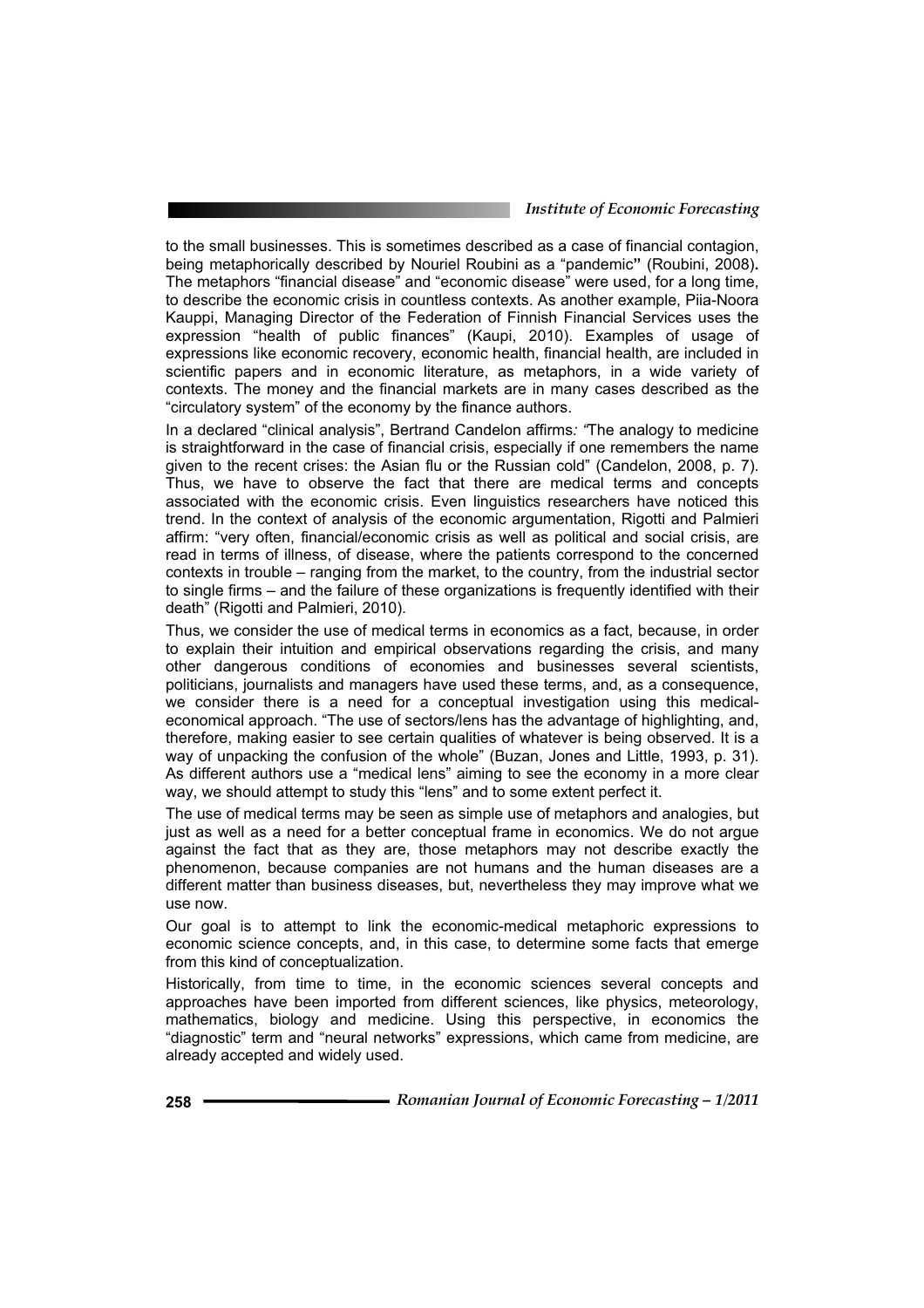In our opinion, if a migration of concepts from the medical field is to be scientifically sound, the most usable science to be related to "pandemic" diseases of the economy is the Epidemiology. This is because Epidemiology is the medical science that deals with diseases affecting large numbers of people at a global scale, and with especially contagious (communicable) diseases.

Thus, the question is if Epidemiology-Economics migration of concepts could, and should help create a better understanding of economic crisis. If this is the case, which economic science should be researching this specific approach?

In a reverse logic, the epidemiology has imported some concepts from economic sciences, but from a medical management point of view. Epidemics have been studied from an economic point of view by several scholars [(Mullins, 1994), (Bloom and Canning, 2006)], and there are two established fields of research, the Economic Epidemiology, and the Pharma-economics. The Economic Epidemiology studies the economic impact of epidemics, in order to determine an economic manner of dealing with an epidemic. The Pharma-economics studies the optimal cost-efficient treatment procedures for drug prescription, as field of health management.

In order to avoid confusions of terms we will use the term "business epidemiology" as the epidemiological research of unspecified "business diseases". The premise of "business epidemiology" is that some conditions can be transmitted from a business to another and spread in a networked economy, if "financial contagion" can be seen as "epidemiological-like" transmissions from business to business and from market to market, with the final purpose to identify disorder's "treatments".

# **2. The disease concept in economics**

In medical terms, a disease is described as an abnormal condition of an organism that impairs bodily functions. In Epidemiology, the social, or work-related disease is described as a human body disease generated by economic environment. Those diseases are poverty-linked disease (malnutrition) and work-related diseases (like silicosis for glass workers, led poisoning for workers that use lead, radiation exposure for uranium miners, depression generated by unemployment, headache generated by stress, and so on).

In economics, the term "disease" is not defined, but sometimes used in different contexts to describe abnormality of economic systems, ranging from company, branch, national, regional, even global economy, or a market or a government entity. In some cases, disease is associated with bankruptcy (or default) risk. "Disease" is both in medicine and in economics the opposite of "health".

In order to define properly the economic entities diseases, we should always identify the type of entity associated with abnormality. This is because economic phenomenon is seen in a different manner at different levels, so a market disease is not the same with a SME disease. They may be linked, they may be correlated or not, so we should approach them in a different manner.

In our opinion, most economic phenomenon that manifest at larger levels of the economy are generated by behavior regarding, related to, or influencing businesses.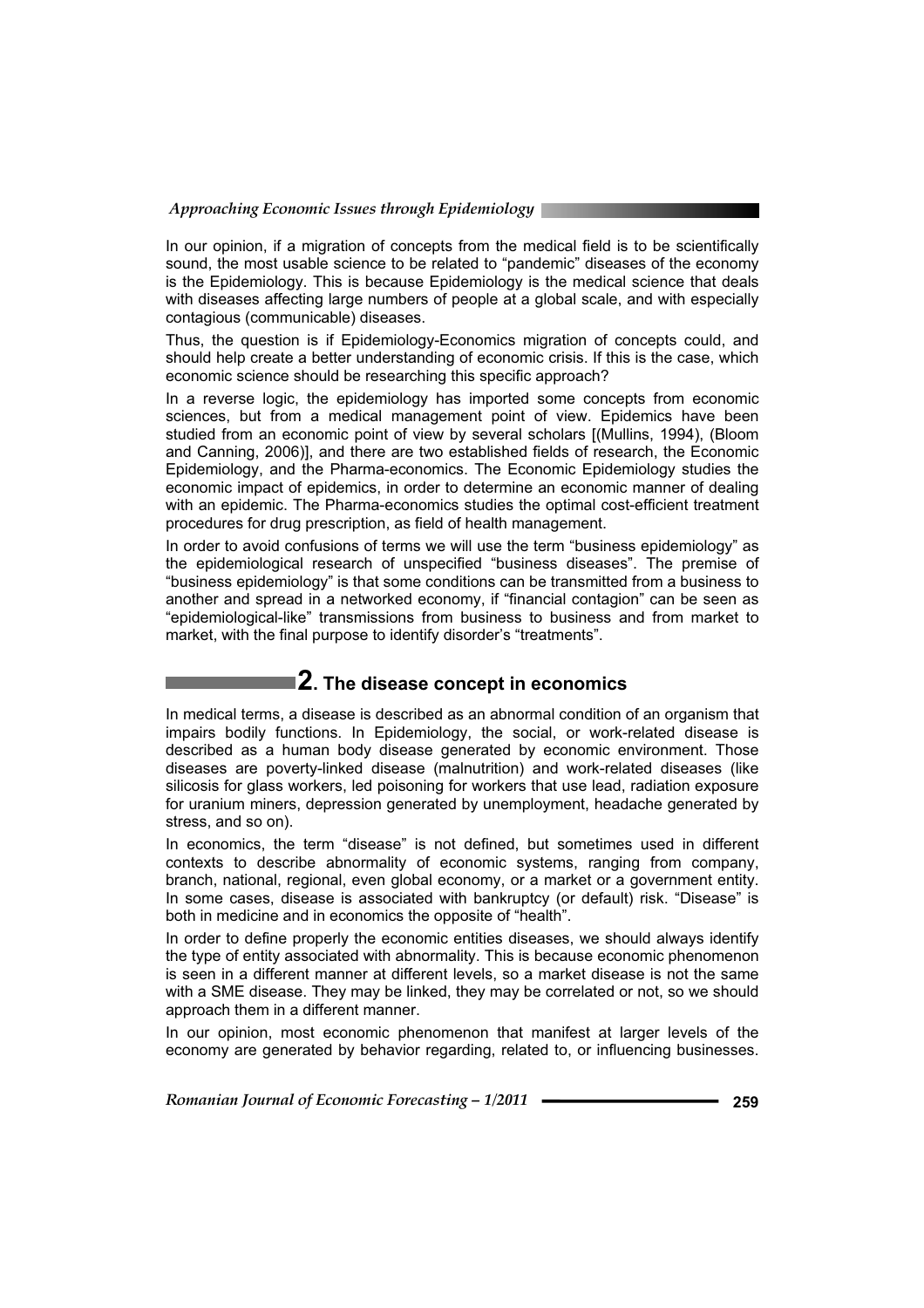The basic "business organisms" are the companies and their body comprises the combination of resources and processes reunited into the company system. From systemic viewpoint, both a human body and a company are seen as systems.

If we use the "medical lens" on companies and use the "disease" concept from medicine on them, we see companies that show abnormalities as "diseased", as long as those abnormalities impair their functions. We must emphasize the *impairment* of functions because "abnormal" may be seen as "original" and this is not implicitly a dangerous state.

If we need an expression that may sum the association between economic phenomenon and disease, we could use "economic disease". The functioning of companies is generally defined as business activity, so another correct association is "business disease".

 "*Economic disease*" or "*business disease"* should be defined in this perspective as an abnormal condition of an economic entity that impairs its normal functions. We can use "economic disease" for an abnormality at macro-level and "business disease" for an abnormality at micro-level. Probably future evolutions may determine a different approach. A "business disease" example is the loss caused by management disorders; an "economic disease" example is a structural inefficiency of the economy.

What is the use of such an association of terms? Could the business disease concept help in some ways to explain better the economy? In our opinion it does, because it may help concentrate in a usable manner information and experience regarding complex, repetitive, negative phenomena that damage businesses. Our hypothesis, based on medicine experience and translated to economics is that a known disease is by far more likely to be cured, as compared to an unknown condition. This means that if we manage to identify a known disease and known approaches that may prevent, or treat such a condition, and concentrate all this on a disease description, with experience and research documented, and procedures to address it, we have a usable, easy to replicate solution to economic problems.

Since there is a wide variety of diseases, the first step in determining the existence of the disease is to ascertain if the signs and symptoms of a patient are normal or abnormal.

Case definition is important to define for each kind of disease, being the first step in an epidemic outbreak fight. In economic terms, the existence of a business disease should be defined as a combination of indicators decline (such as, but not limited to, turnover, profit and related indicators, assets, liabilities, number of employees, employee's wages, etc). All those indicators would suggest that a company may have a sort of disease or not. This can be done by using scores, Key Performance **Indicators** 

In medical terms, health may be defined as a state of complete good physical, mental and social status, comprising the lack of illness and infirmity and a dynamic adaptation and equilibrium between the human organism and the surrounding environment.

In economic and business terms, *health* may be defined as a state of good of all assets, management, workforce, public image and the ability to adapt the company to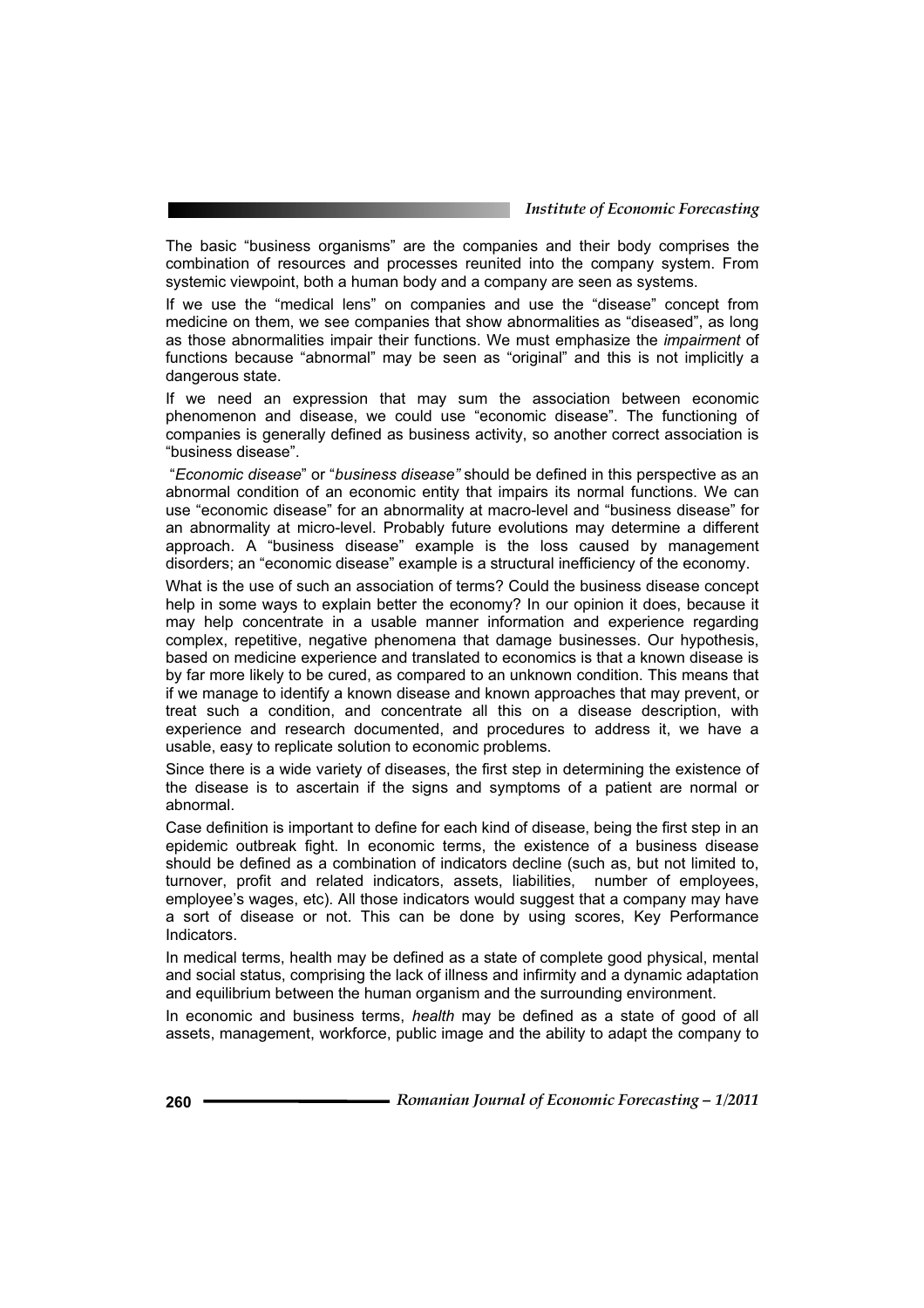the changes of the surrounding geographic, climatic, social, economic and political environment.

In medical terms, the disease is a consequence of the failure of the human body to adapt to biological, physical, chemical or social aggressions.

In business terms, the disease may be the consequence of the failure of a company to adapt to economic, social, environmental or political aggressions.

# **3. The Financial Contagion**

There is a documented, researched business disease, known in Finance as "financial contagion", and there are already implemented procedures designed to prevent, contain and treat the financial contagion.

The contagion phenomenon is quite known to researchers, especially in Finances. The "financial contagion" and "financial contagion risk" concepts have been in use for quite some time related to the interbank market impact of a bank default. Researching financial contagion, Dirk Schoenmaker has proven, using data regarding bank failures in USA between 1880 and 1934, that "bank failures are dependent after controlling for macro-economic influences" (Schoenmaker, 1996). Investigating the contagion in the emerging markets, specifically Latin American countries, Rodrigo Valdez has discovered that "probability of repayment of a country is negatively affected by illiquidity of other countries" (Valdez, 1997).

We have identified studies made in Finland, Belgium, the United Kingdom, Germany, and Romania related to this topic, most of them focusing on the case of a sudden default of a major bank and the possible contagion to other banks, with various models used for this purpose.

### **Table 1**

| Study             | <b>Objectives</b>                     | Data used                      |
|-------------------|---------------------------------------|--------------------------------|
| CDardac and       | Bank default contagion risk caused by | Interbank exposures matrix     |
| Moinescu, 2006)   | Ifraud                                | Systemic risk level            |
|                   |                                       | Systemic risk severity         |
| (Iyer and Peydró, | Financial contagion occurrence, case  | Interbank exposures, financial |
| 2006)             | study in India, State of Gujarat      | statements, press releases     |
| (Van Lelyveld and | Contagion models, Netherlands data    | Interbank lending matrix       |
| Liedorp, 2006)    | case study                            | Survey                         |

**Data used for financial contagion research** 

Researchers involved in this matter are usually familiar with banking industry, and more specific to the National Banks, so the reasons of their interest to direct interbank contagion are obvious.

Most banks should use risk management tools, as provided by Basel I and Basel II Agreements, designed, among other things, to diminish default contagion through the banking system. The national banks and governments are usually very sensitive to bank difficulties and tend to intervene rapidly in order to isolate and contain the case. The present situations suggest that systemic banking problems may "infect" governments as well (the 2010 Ireland case).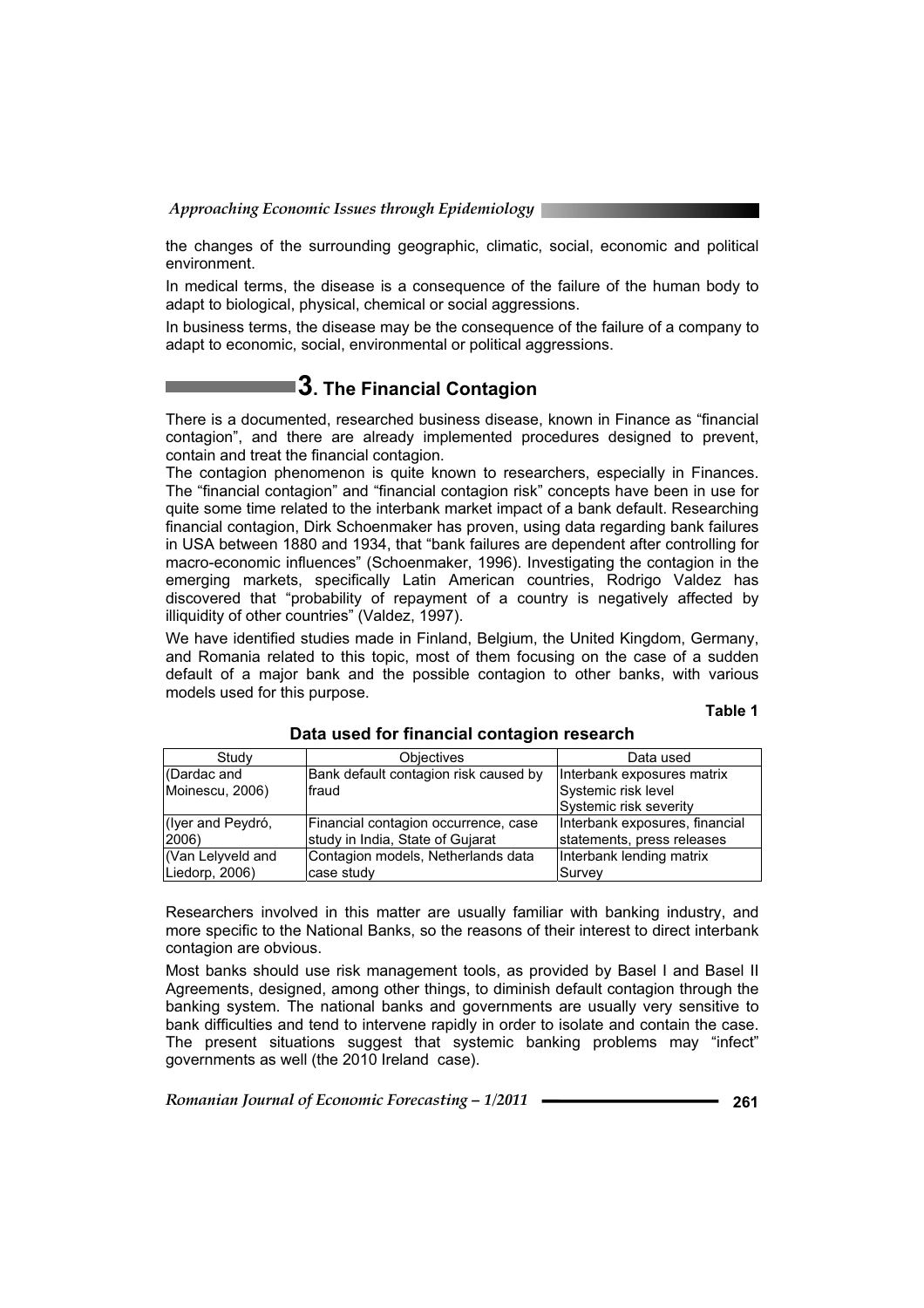In our opinion, this system is, to some extent, flawed, as banks rarely go bankrupt accidentally, for internal causes only. Because banks are players of an oligopoly market, usually their behavior is likely to be copied by other banks, as long as profits are apparent. So the issue here is not the contagion of the "default', but the contagion of the behavior leading to default, and that spreads some time before the actual "death by bankruptcy". Another known issue, rarely taken into account, is that the financial contagion seen as banks' default generating other banks' defaults, may not be triggered by the banks themselves, but by banks' customers (creditors or debtors), and exposure alone may not be relevant. When market panic sets in, all usual premises become irrelevant, and the logic of panic behavior becomes the rule, with new premises. If a bank becomes bankrupt, it may trigger other banks to fail directly because of exposures, but that is not the main risk. The main risk is the "contagion" of financial market panic behavior.

We consider the interbank financial contagion as it was studied a fairly rare occurrence, but very spectacular. Bank failures are rare as compared to smaller size business failures. In a metaphoric way, bank failures are like air crashes, small business failures are like car crashes. There are thousands of business failures for one bank crash, so we have to assume that interbank financial contagion is just one of many diseases.

At World Bank level, the financial contagion is defined using three levels, a broad definition, a restrictive definition and a very restrictive definition.

The broad definition states: "Contagion is the cross-country transmission of shocks or the general cross-country spillover effects" (The World Bank, 2010). This is a macroeconomic level of the contagion, and international financial markets behavior is the focus of the definition. This also implies that contagion is an international phenomenon. We do not interpret contagion as a strictly international matter, as financial market shocks first appear and spread on a specific regional or national market.

The restrictive definition states: "Contagion is the transmission of shocks to other countries or the cross-country correlation, beyond any fundamental link among the countries and beyond common shocks. This definition is usually referred as excess co-movement, commonly explained by herding behavior" (The World Bank, 2010). Monica Billio and Massimiliano Caporin characterized this definition as the most controversial definition (Billio and Caporin, 2010), and for good reason. Shocks are visible and spectacular phenomena, but they are just a small part of the possible transmissions of factors that may trigger a crisis situation. Beyond that, shocks are short-term explosive events, but they may be the visible part of an underlying condition of economies that spread a long time before.

The very restrictive definition states: "Contagion occurs when cross-country correlations increase during 'crisis times' relative to correlations during 'tranquil times'" (The World Bank, 2010). This is also a debatable definition, because contagion most likely occurs during tranquil times and becomes visible during crisis times.

Another definition of contagion may be "the migration of market disturbances - mostly those having a negative impact on the market – from one country to another" (Ionescu, Vilag, Vasile and Toader, 2009).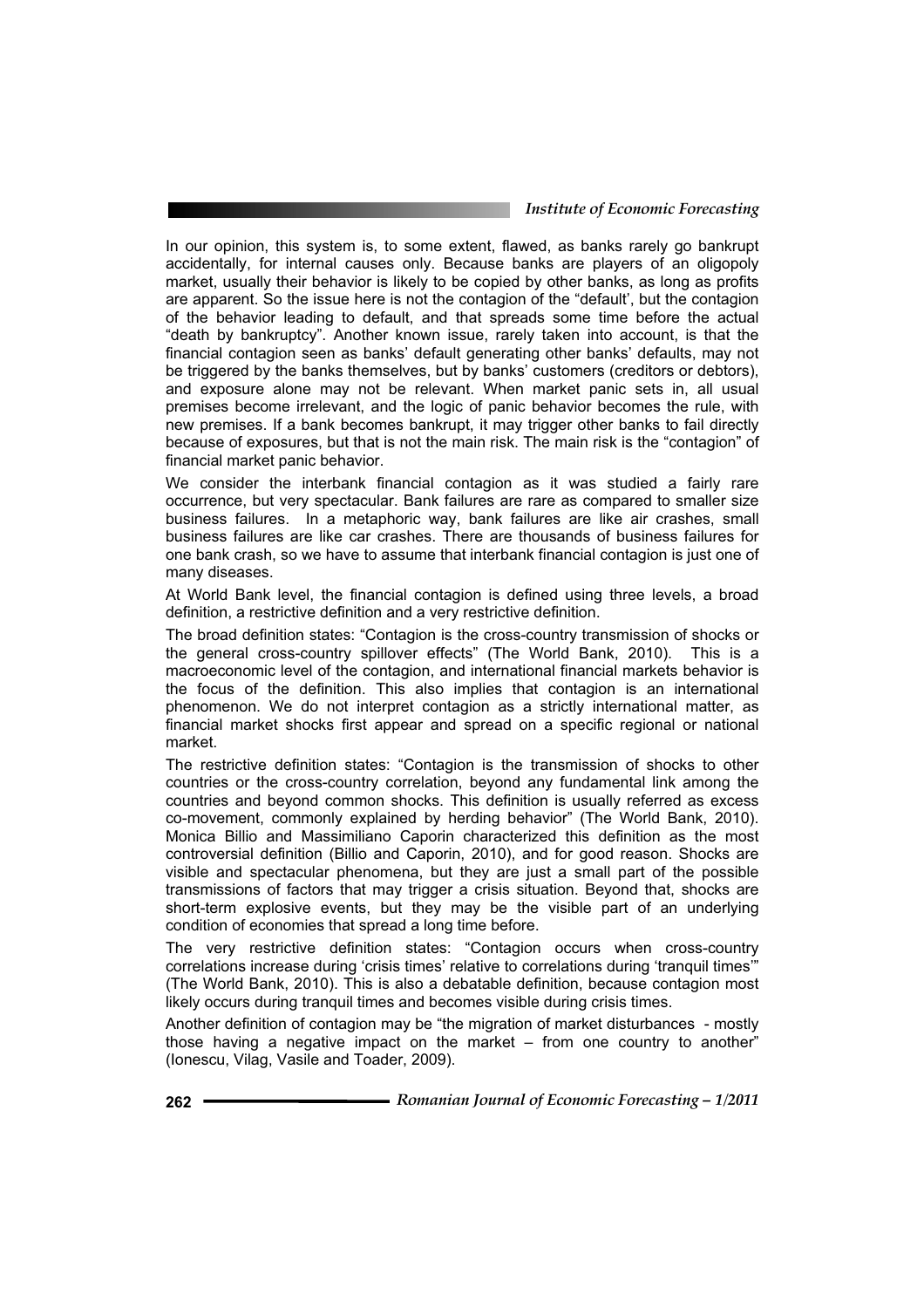"The default of an agent can generate a diffusion of bankruptcies across the network and the likelihood of this phenomenon depends on the structure of the network" (Gallegati, Delli Gati, Greenwald, and Stiglitz, 2008). This diffusion is actually a contagion, and the level of the diffusion studied is related to company level.

We do not intend to discuss either the World Bank definition or other definitions focused on international financial markets or international trade, as their definitions suit very well their purpose, and macroeconomic impact level; instead, we intend to focus on a much detailed level of contagion, as we consider companies the most important subject of contagion. Our definition of contagion, based on epidemiological approach is: a direct or indirect transmission of a business disease from a company to another. According to wider approaches, the definition we propose for contagion is: a direct or indirect transmission of a market, economy, and branch disease.

Thus, from our point of view, the "financial disease" is a transmission of financial disorders from a company to another. From this point of view, the interbank financial contagion is the transmission of financial disorders from a bank to another.

Contagion phenomenon does not limit to financial markets. In a networked economy, clusters of companies work together and generate a synergic mutual benefit. However, as a study made by Wu Bao, Chi Renyong and Shen Yan Zhejiang has shown: "inter-firm network would derive unexpected risks for clustered firm, and cause risk agglomeration in industrial cluster by diffusing and superimposing risk impact from individual firm" (Wu, Chi, and Shen, 2010). This risk accumulation is derived from inter-firm complex exposures, and is consistent with a different type of contagion, much more complex than the financial contagion.

"Financial crises often follow what appear to be bubbles in asset prices" (Franklin and Gale, 1998). In our interpretation, this means the crisis symptom follows other symptoms of a business disease. And the financial contagion aspect is just a dimension of a wider "economic health" issue.

In an epidemiological approach to business, we should have data regarding symptoms, risk factors, which should enable us to identify the presence and contagion of a business disease, especially known, or, even unknown, and a system in place that should monitor, investigate and deal with possible outbreaks before contagion becomes critical, and a widespread economic crisis sets in.

The main point and major significance of the financial contagion phenomenon is that this is a business disease, and that it spreads from business to business. Our concern is that there are other less obvious business diseases which are not as well documented, but may generate just as much loss to the economy.

However, as a "contagious business disease" by our approach, the "case definition" of a bank default should be a little different. Banks may be less exposed to contagion, as compared to other businesses, as they benefit from a wide range of systems designed to block the spread of such "disease".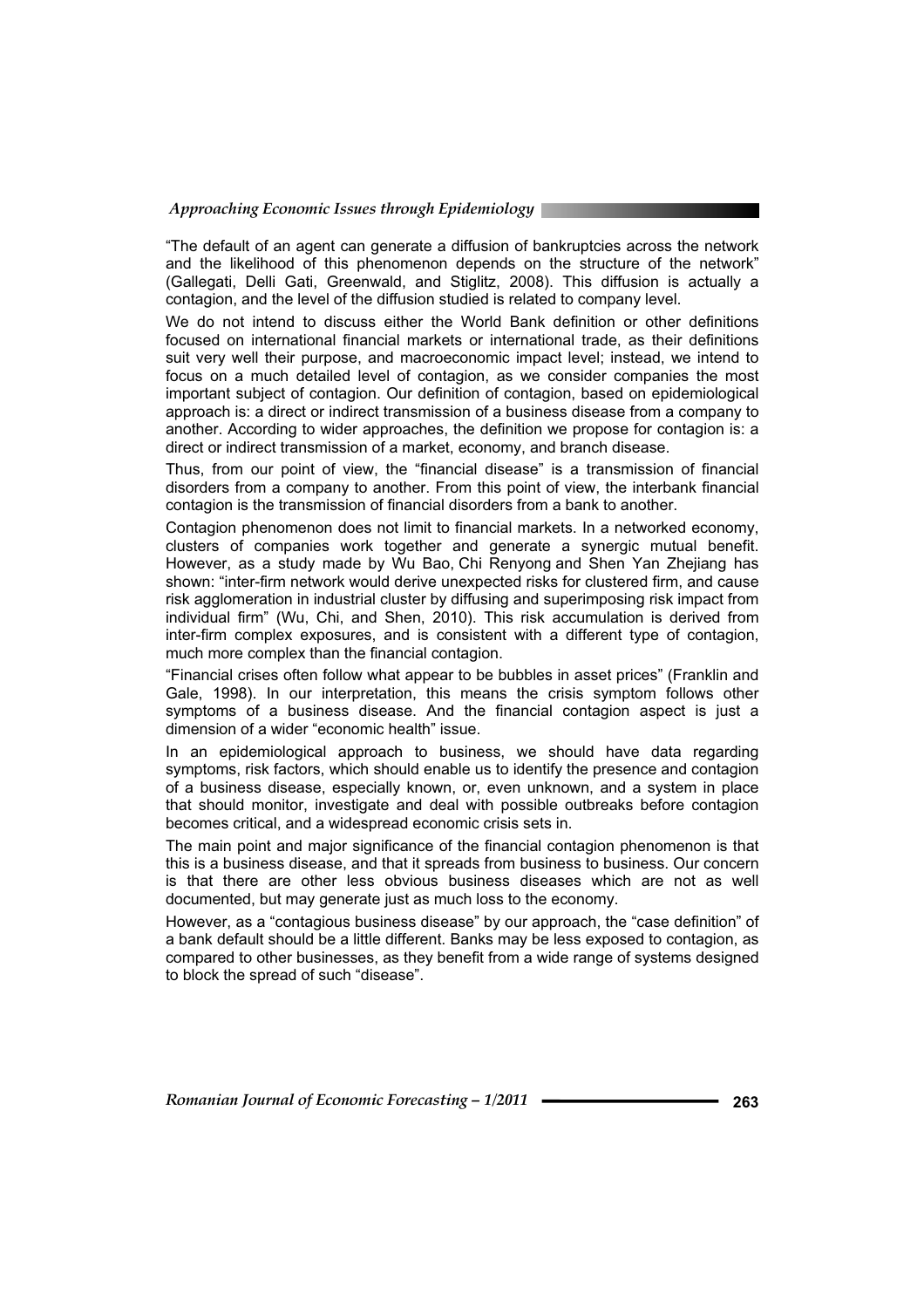# **4. Methods for identifying contagion**

The studies we have mentioned before investigated several mathematical models usable as a base for future contagion studies. However, what has to be emphasized is the required data for such models, based on known interbank market exposures (for interbank contagion), or based on stock market data.

Exposures of the banks may be known in some countries, but there is no such available data regarding a wider array of companies. We do not know of any mean to determine all relations between all companies at national and international level, and their financial behavior. Thus, those models may be usable for "financial contagion" of the interbank lending market, but they lack the data required to determine financial contagion risk and possible ripple effects in other branches or at national economy levels. Therefore, the financial contagion is most likely to happen in all sorts of companies, so some system of research is obviously required.

In an ideal data accessibility heaven, type of Leontief<sup>4</sup> model could be used to create a representation of reletionships beween all companies, as an basis for known events ripple effects empiric determination.

In such a case, the general exposure matrix would be defined as a matrix containing all exposures of all companies to all companies. In reality, considering the size of such a matrix, the required data needed and the time required to collect, verify and process, this approach it is not likely to be feasible, even if today's computing and data transfer technology could suggest it may be technically possible. Another weak point of this study is that exposure is defined as receivables on long term or short term. Receivables do not show the whole picture, as size of the relationship between entities. Losing receivables may be less an issue as compared to losing turnover, especially if we consider upstream-downstream relationships. Thus, in order to use a systemic view and map the input-output relationships, we should use at least these two dimensions of exposures, but we can be sure that further research may identify other significant measurable direct relationships.

In a research over international trade contagion, Raja Kali and Javier Reyes use a network study approach (Kali and Reyes, 2010). They measured the connectedness of markets using some indicators specific to networks like node degree centrality, importance of country, maximum flow, using data from NBER-UN word trade database. Again, this is an approach highly interesting as a methodological inspiration, but unusable at this time for more detailed national, branch, regional networks, as data required is quasi-unavailable.

However, following this path, instead of a matrix, we can imagine a network, where each company is a node and relationships are the channels of contagion. In order to be functional, a model based on this framework would need a map of relationships, and this is a huge undertaking by itself. Since each company has different sensitivity to contagion, the model would imply the existence of some data regarding the company, allowing to measure or predict to some extent the reaction to contagions.

 $\overline{a}$ 

<sup>&</sup>lt;sup>4</sup> We refer to an input-output analysis similar as a concept to the one used by W. Leontief, but *using companies, not branches, and inputs and outputs seen as financial flows between them.*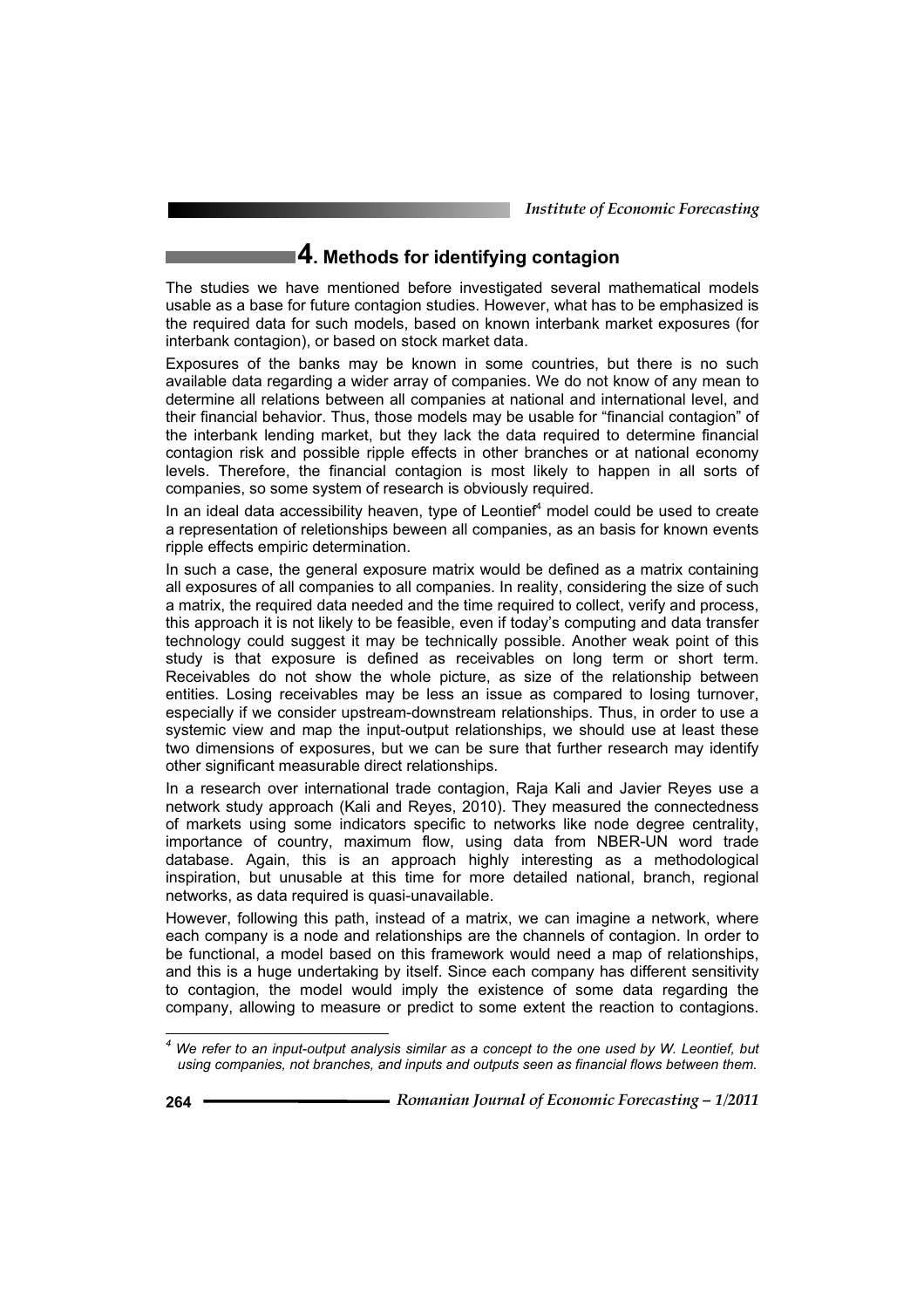The data available should allow a determination of node degree, centrality, importance of company, maximum flow.

All this macro-models seem usable, but they have the same major flaw, they are based on old data, as time is needed to collect all the data, so they most likely would not be able to generate warnings early enough in most situations. Monitoring the required data for such macro-models, either based on a Leontieff table or network focused models is less likely to be feasible at micro-level. As XBRL itself and its use expand, and accounting evolves, such a system being put in place in a foreseeable future is not unthinkable. This would mean having real time financial and trade statements of some sort available online for whole economies, and maybe a stock market based on real-time fundamental data, instead of a market based on speculation over other player's response.

Thus, if systematic, large scale model-based research is less likely to be feasible, we are suggesting a change of perspective. Instead of researching huge networks we suggest to study negative phenomenon starting from the most basic subsystem, the company, and gathering information based on repetitive negative phenomenon, such as financial contagion.

What we propose is to see companies like living creatures, parts of an economic ecosystem (national or global market). This is by itself not a new approach, as there are many scholars that have seen businesses and economic structures as "living organisms", capable of self-sustainability and self-replication. Some of them introduced also the biological concept of autopoiesis in the study of economic systems [(Zeleny, 1997), (Boulding, 1980), (Teubner and Alberto, 1992)]. Milan Zelezny has characterized economic systems as being either self-sustaining (autopoietic), either sustained by other sustainable systems (heteropoietic), or resource depleting systems (alopoietic). In this view, a company can be defined as sustainable, thus healthy if it is alopoietic or heteropoietic in an autopoietic economy (macro-system). Thus, if we go further, we can define business disease as a condition of an entity that may generate the transformation of the economic macro-system from the autopoietic condition to an alopoietic condition. A contagion should be the transmission of such a business disease. Such contagions are cases of unsustainable assets valuation growth (assets ranging from tulip roots, stocks, land, derivates and any other kind of asset), generated by a contagion of over-valuation practice, or unsustainable consumption growth of non-regenerative resources (oil crisis).

Companies are constantly changing, evolving, and adapting to their environment, and interconnect between themselves. So, instead of attempting to identify all relationships, and all characteristics, we propose to focus the research on abnormalities, seen as business diseases. This view goes not from macro to microphenomenon but from micro to macro. Thus, instead of attempting to deal with contagion from top to bottom, we propose an approach that creates the means to research, accumulate information, and later have the means to identify and micromanage contagion phenomenon. In order to define contagion, we should identify alopoetic behaviors, especially contagious behaviors that generate an alopoetic macro-system.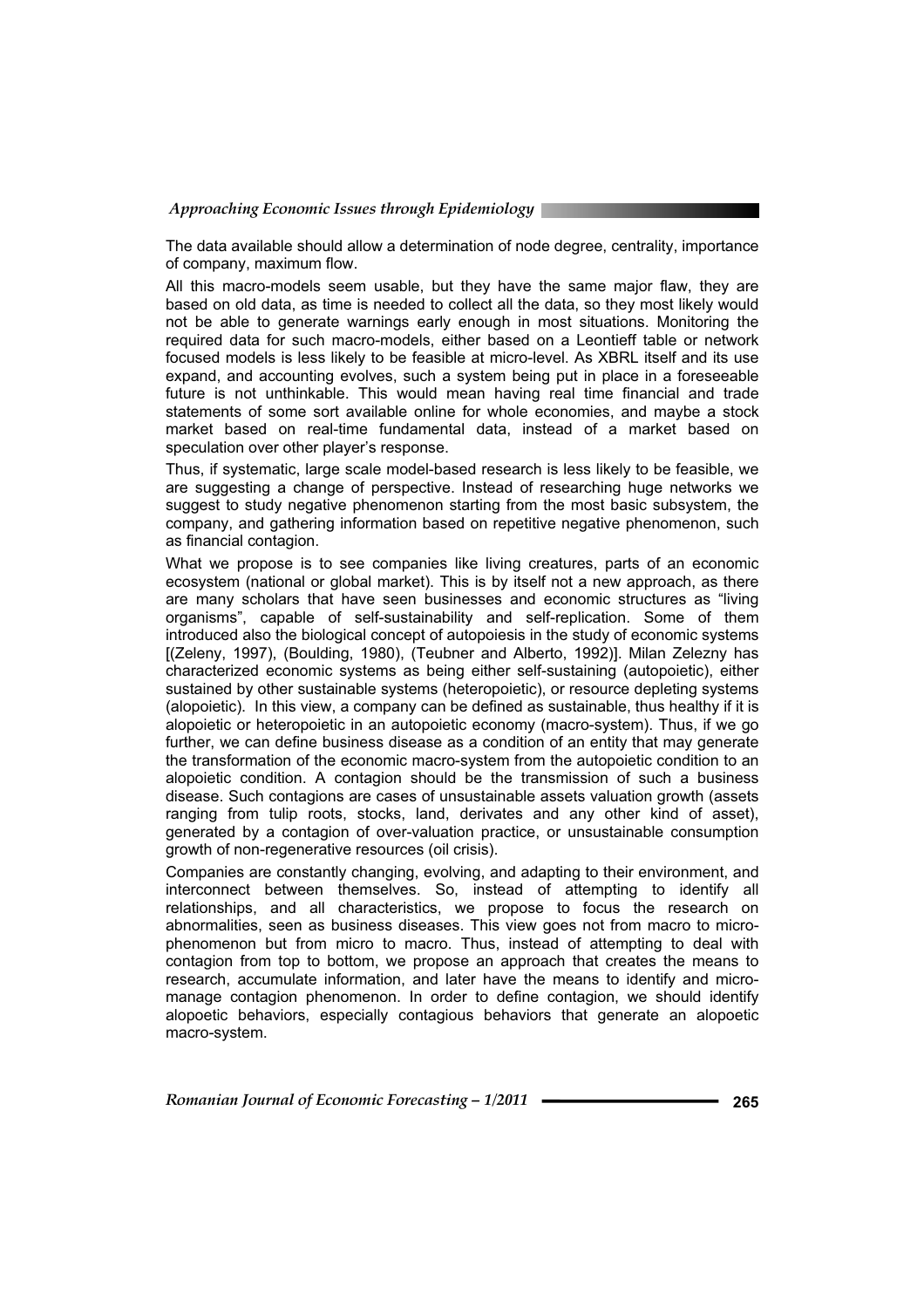An "epidemiological" approach could be feasible, using standard procedures as means of identifying the pattern of a business disease (comprising the abnormality description, symptoms, the transmission channels, and the risk factors). Such studies could be used to issue general recommendations, cases signaling procedures, and intervention means, designed to contain the outbreak and reduce the contagion risk, and maybe save some of the diseased businesses. This is already done, to some extent, in all insolvency procedures, but insolvency reports are not standardized, as they are done (in Romania) mostly by lawyers focused on legal procedures rather than economics, and once issued, are not centralized and studied systematically in search of similarities. Moreover, the relationships with other insolvency cases are not mapped in any way. Because of this, at this time, we are lacking data that would enable us to determine clearly the existence of a business disease, and identify early symptoms. We may know to some extent huge financial contagions, like economic crisis at branch, national, regional, or global levels, but smaller contagions are rarely observed. If we accept as a fact the financial contagion, and accumulate data regarding it, new occurrences could be stopped by monitoring known risk factors, and treating smaller grade occurrences before they spread, thus diminishing the economic macro-spillovers.

In order to be able to identify systematically the contagious business disease, each insolvency case should generate data required for such analysis, including trade, credit and taxation figures, and a map of business relationships. The next step should be an attempt to link the insolvency cases by means of the direct trade relationships, and common trade relationships, and if such links are identified, they should be studied separately. This is an investigation similar to an epidemiologic investigation of transmittable diseases to humans, and in our view, it makes more sense than attempting huge scale data mining, on companies financial data, with debatable results. The statistical large scale study stage should be done later, in the research phase, when symptoms are clearly determined and risk factors for different business disease contagion clearly identified, with the purpose of verification.

If done properly, in time, we expect this process to have a huge impact on statistical surveys objectives, financial reporting, accounting standards, and auditing standards, as dangerous conditions should be identified, measured and reported to the creditors, investors, monitoring bodies of the financial markets, government and general public. As new disease will be identified, and data required for some sort of early warning system will be identified, this data will be included in reporting, as significant for the business future of the company. This is consistent as a process with the continuous evolution of the accounting and auditing standards. However, accounting alone cannot give the whole picture of the business disease, as human behavior is the drive of company behaviors, but is a good starting point, as much data is available.

#### **Table 2**

**Relationship between diagnostic tests and disease** 

|                   | Disease        |                      |  |
|-------------------|----------------|----------------------|--|
| Indicator results | Present        | Absent               |  |
| Positive          | True positive  | False positive       |  |
| Negative          | False negative | <b>True Negative</b> |  |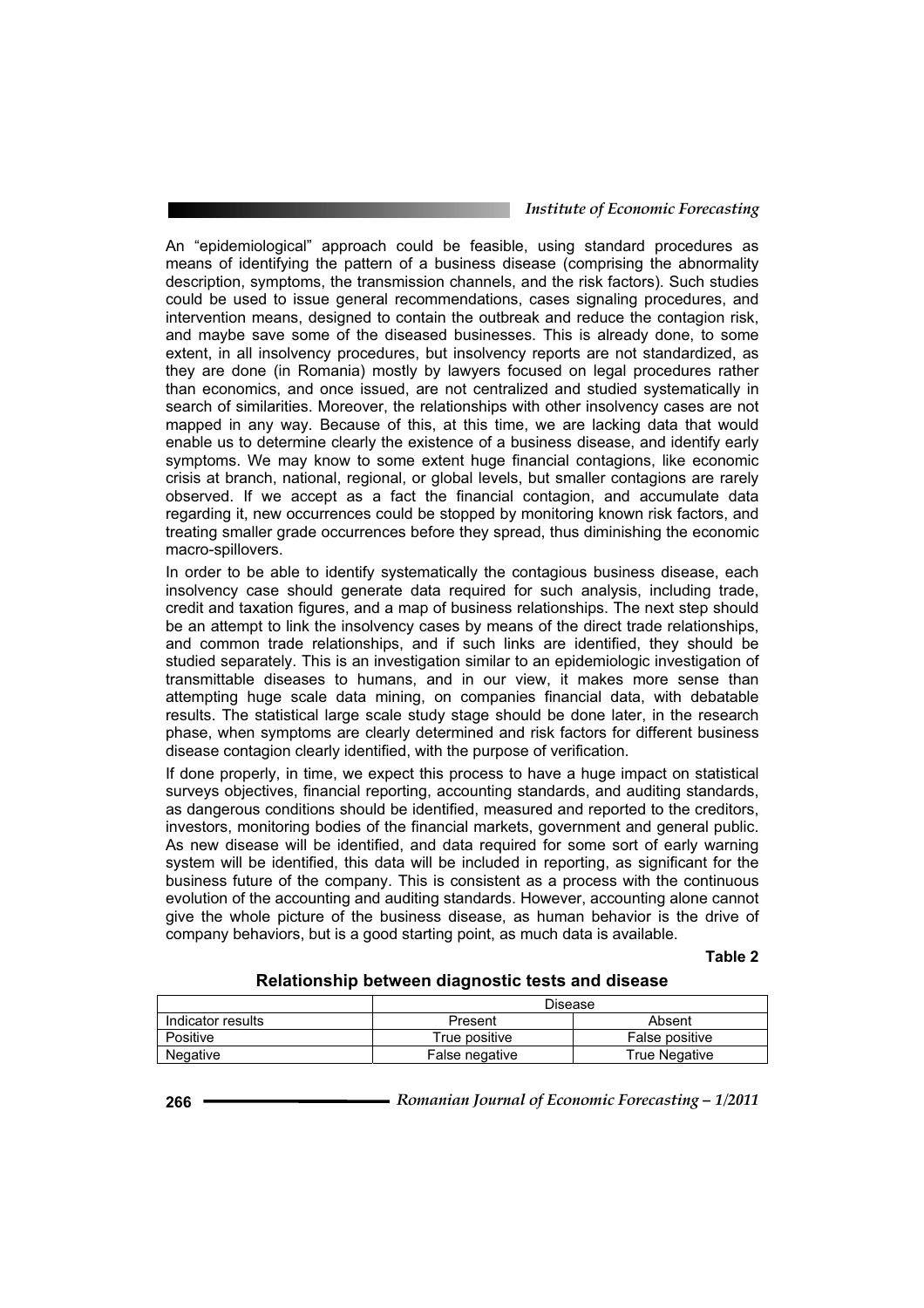In terms of disease identification criteria, medicine uses laboratory analysis and symptom analysis. Usually, the tests used are interpreted statistically using a Gaussian function (normal distribution within a population) based on probability distribution. Taking into account the variable degree of precision for each test is required. Individually, the test used may indicate positive, negative, but also false positive and false negative results One indicator may not point out a disease, but the cumulative probability of several indicators points out to a disease, in high probability. This may also be the case with companies' diagnostics indicators.

In economic terms, if we use a selected group of Key Performance Indicators (KPI) for the diagnostic of a company, each can point out the presence or absence of a disease with a known probability. Based on known cases, the probability of such significance can be determined. However, the indication of the disease is done by the combined probability of the whole system of indicators.

As we have not yet studied a business disease in such a way, the indicators, the significance range values and probabilities for the presence of any business diseases are yet unknown. And as medical epidemiologic research experience has shown, such data are not easily obtained and scientifically validated. However, the approach shows promise, as it may help economic researchers to select the KPI systems, based on the probability of generating relevant failure risk. Moreover, different combinations of KPI may be used to refine the diagnostic of different diseases, after diseases have been identified, defined and researched.

Thus, in our view, researching business disease identification means determining the system of indicators that generate the highest accumulated probability to reveal either the presence or absence of a company's dangerous abnormality. This research approach could be extended to macroeconomic level, either to study macroeconomic entities diseases or, to model the contagion of such business disease in a wider context.

This stage of research should rely on insolvency reports for the identification of dangerous abnormal conditions, but at later stages could be based on other abnormalities reports.

# **5. Methods of researching a business disease**

As epidemiologic methodology there are three basic types of study: the case study, the case control study and the cohort study.

The process of a "business epidemiologic" *case study* starts with monitoring insolvency situations. This can be done using insolvency reports already available as data source. Each insolvency report contains a sum of reasons for the insolvency. The first grouping should be based on those reasons, as the objective is to identify companies with the same insolvency causes.

The next step is based on economic analysis methods, and basic economic diagnostic indicators, and mainly contains a determination of past time indicators, and identification of correlation between known indicators of the group of "diseased" companies. This is the process of identifying the possible source of the business disease.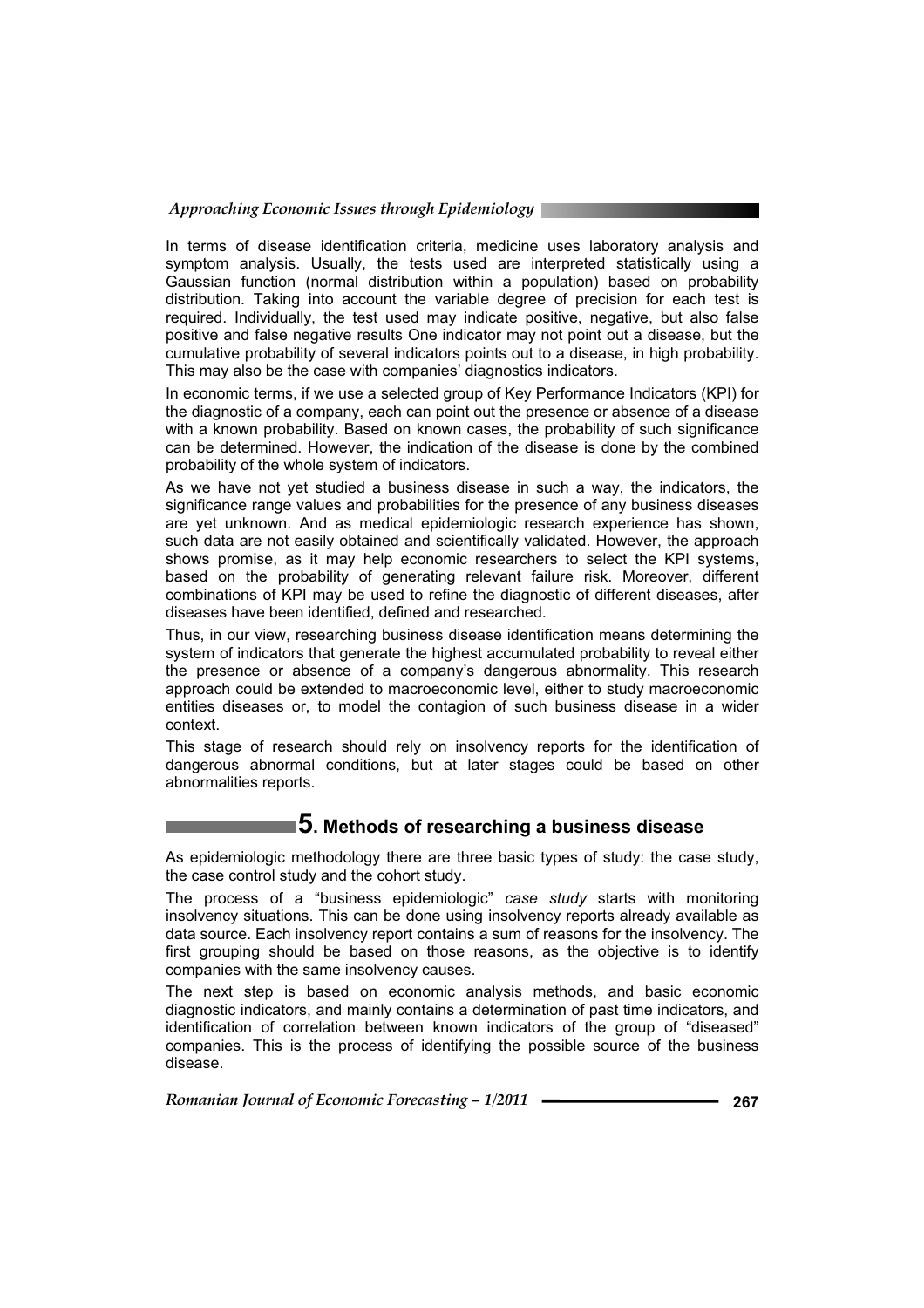At this stage, all that can be determined is that there is a group of companies that apparently share the same failure reasons, and maybe have some common identifiable financial position characteristics and economic behaviors. The next step is to determine if there is a link between them, as being the presumed contagion channel. A contagion could be assumed if a common link exists, either direct or indirect (through an identifiable entity). This is required in order to identify the possible transmission means.

This approach is consistent with the "*case series*" design used in epidemiologic research. However, this type of study cannot be used in order to issue general recommendations in epidemiology, as they serve as epidemiologic hypothesis generation for further study. In medical epidemiology, the idea study design is to compare periods of time when the same patients are exposed to risk factors with periods when they are not exposed. In business epidemiology, the same rule should apply, comparing the periods of distress with the periods of health, if any.

As mathematical models usable, network propagation is consistent with graph theory, but seems feasible just for a small propagation study.

A simple approach, based on scoring methods is to weight some indicators in order to obtain a custom score for survivability prognosis, or use the Altman Z-Score, or Harrod-Domar model of scoring in order to identify some degree of abnormality. As an example, the presence of a business disease could be indicated by an unexpected failure of a company otherwise expected to be financially stable. As another example, the failure of an AAA rated company should show either a serious hidden underlying condition, or a contagion. Confirmed predictable failures usually mean known bad management and governance issues. They are unlikely to generate a serious contagion as banks usually have systems in place that should identify common risk factors and procedures in place designed to contain such cases. A higher than usual count of failures may be significant and may be a sign of a macro-systemic business disease, probably with a longer set-in timeframe.

The most significant cases are the ones when failure was unpredictable using usual methods. They show a possible new abnormality. In abnormal conditions, scores cannot be used as they are, but their methodology of determination can be used to emphasize a certain shift of risk, by using a more complex model.

The next phase in determining the existence and research of an epidemic business disease is the "*case control study*". In this phase, subjects exposed to different risk factors are compared with subjects who are not exposed. As an example, in economy, we can compare companies having similar size, activity, and other characteristics from an area with others from other areas (in order to identify some regional factors), companies having similar size and location but different branches (in order to identify branch-related factors), companies with similar location and branch but different size (for size-related factors) and so on. This way the risk factors significance can be statistically determined for each disease.

If an abnormal condition is supposed to be present, scoring of any kind is useless because the weight of indicators and intervals of score are determined using data collected in normal conditions. Even if we had scores determined for abnormal conditions, due to the rarity, variety, and scattering of those conditions, and the long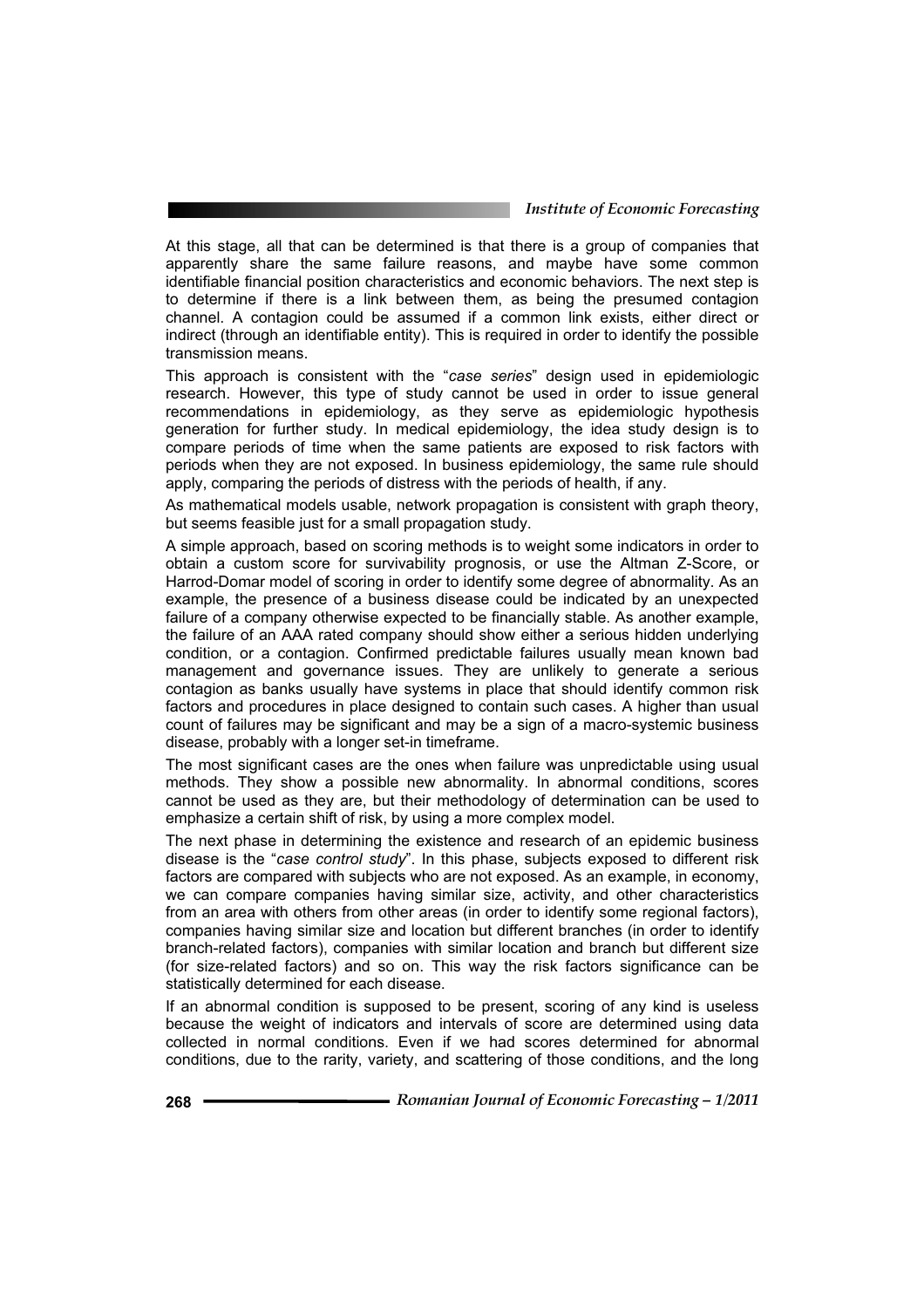intervals of times between occurrences, it is unlikely that the accounting data they should be built upon would be consistent with present-day accounting standards. Accounting may not change very much over short periods, but for long periods changes are to be expected. So, a different method than scoring is required. In a supposed abnormal condition, the vectors representing the diseased companies should be compared with other vectors from the control group, containing companies that have no exposure to each risk factor.

The control group should come from the same population of companies and have a similar distribution with the diseased group. The most important part of generating a valid outcome is a correct selection of the control group companies.

The next step is constructing a simple 2X2 matrix (see Table 3).

The A/C ratio is expressing the odds of risk factor being present in a disease, while the B/D ratio represents the odds of being exposed and not getting the disease. The indicator used in epidemiology to express this is the Odd Ratio (OR), being the ratio of A/C to B/D. If OR is less than 1 the factor is a protective factor, if OR is close to 1 the association is unlikely, if OR is significantly larger than 1 the risk factor is likely to cause the business failure. In all cases, some statistical confidence tests are required.

### **Table 3**

#### **Odd Ratio Matrix**

| <b>Risk Factor</b> | Diseased group | Control group |
|--------------------|----------------|---------------|
| Exposed            |                |               |
| Unexposed          |                |               |

As a theoretical example, a group of 100 companies in process of insolvency is identified, having different size branches and locations. In order to test the risk factors, we choose a control group of 100 companies that have a better financial position, but the same branches and locations.

#### **Table 4**

| <b>Bank X Creditor</b> | Disease present | Disease absent | $\tau$ otar |
|------------------------|-----------------|----------------|-------------|
| Exposed                | 49 (25%)        | 70 (35%)       | 119 (60%)   |
| Unexposed              | 51(26%)         | 30(15%)        | $81(41\%)$  |
| $\tau$ otal            | 100 (50%)       | $100(50\%)$    | 200 (100%)  |

#### **Bank X OR matrix**

### OR= (49:51):(70:30)= 0.96:2.33=0.4118

A statistical significance test is required, so we determined by means of the Chisquare test that the two-sided P value is 0.0040, considered very significant, and that the row/column association is statistically significant (confidence interval: 0.2305 to 0.7357, confidence 95%, using the approximation of Woolf).

In this case, as values of the Odds Ratio are below 1, the bank X is apparently a protective factor.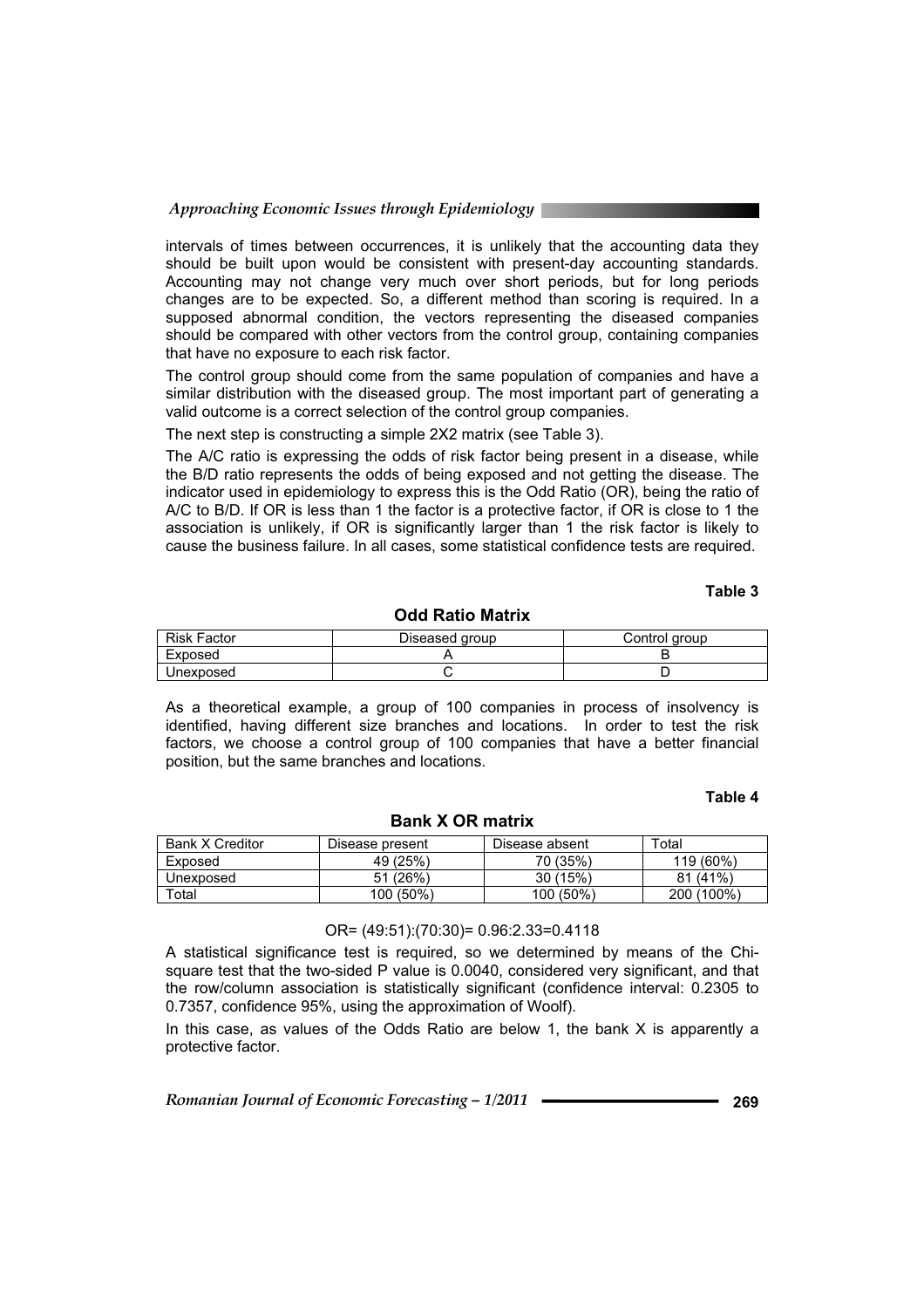### **Table 5**

### **Client type Y OR matrix**

| Customer type Y | Disease present | Disease absent | Total      |
|-----------------|-----------------|----------------|------------|
| Exposed         | 35(18%)         | $2(1\%)$       | 37 (19%)   |
| Unexposed       | 65 (33%)        | 98 (49%)       | 163 (82%)  |
| ™otal           | 100 (50%)       | 100 (50%)      | 200 (100%) |

#### $OR = (35/65):(2/98) = 0.53:0.020 = 2.65385$

Using Fisher's Exact Test, we determined that the two-sided P value is < 0.0001, considered extremely significant, and that the row/column association is statistically significant (confidence interval 6.131 to 113.54, confidence 95%, using the approximation of Woolf).

In this case, as OR is above 1; the client Y is likely to be a significant risk factor, and should be researched further. This is because even if most of the diseased group was not exposed, a much higher proportion of the control group remained healthy by not being exposed. As it is, probably the research should follow the branch of the customer Y, the region of the customer, the owner of the customer, in order to identify the cause of this, if any. As we can observe for this approach, this is not a straightforward approach, as disease in humans as well as disease in companies is not generated by a single factor, and sorting the risk factors can be misleading and debatable, but is nevertheless a necessary process.

In both cases, we have used epidemiological statistical freeware software that does the calculations and significance tests, and calculate the confidence intervals and P values.

As a method, this type of study is not very accurate, but can provide relatively easy some useful information regarding the risk factors involved. If the control group is not correctly chosen, results may be faulty. As a concept, the "case control" method is consistent with the benchmarking type of economic analysis, and the use of Odd Ratio is consistent with the survey methodology used commonly in social sciences. Apparently, there is nothing new in using epidemiological approach, except the way we interpret the data, and the way we suggest it should be concentrated on the information obtained. We should point out that in this type of research there are inherent difficulties regarding the data availability, especially from the companies that are not in difficulty. Companies may be reluctant or refuse to provide such data as exposures, bank relations and such, especially in turbulent times. In both cases, we have selected exposure for the example, but we have not defined the exposure measurement indicator, because the most significant indicator is yet to be determined, but it can be either receivables at the end of the year or yearly sales for customer type, and credits received for the bank X example. We do not limit the use of the method to financial exposures, as all types of exposures could be tested (such as, but not limited to: behavior types, branch, location, employee types, and employee behaviors).

A more powerful research tool is the epidemiologic *cohort study*. Such a study is based on selecting and monitoring subjects based on initial exposure status. As an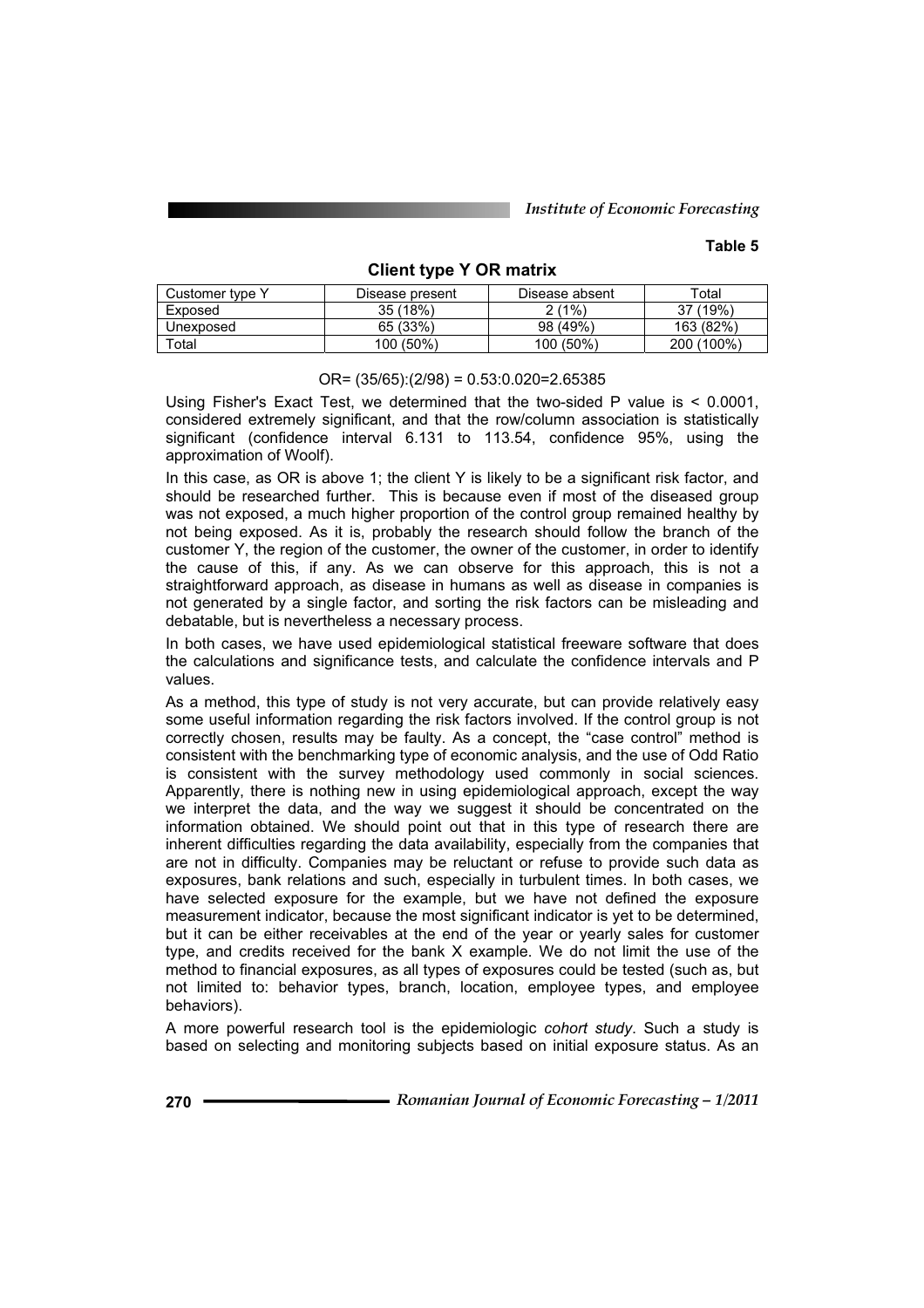example, a study over customer type Y (following the example we have used before), considered as a risk factor, should use subjects that are initially non-exposed. The research subjects should be separated into two cohorts, one of them being subject to exposure, and one functioning as a non-exposed control group. The study will investigate the appearance of the disease under research in both cohorts. The measuring tool is the Relative Risk (RR) being the measure of difference between incidence appearance probabilities in the two cohorts. Based on probabilistic calculation, the relative risk indicates better the influence of the exposure. We say that X effect is RR times more frequent in exposed cohort than in the unexposed one.

The RR is a much more relevant estimation than OR, but it costs more, and has to be done over a wider timeframe.

All three types of studies are designed to sort the risk factors as accurately as possible. They are all derived from the probability study used in social sciences. Determining risks in different ways is common to economic science, and probability mathematics is also a common approach. What is different in our approach is the hypothesis to be tested, and this is that a certain abnormality can be identified as a specific business disease, and as a consequence, later on, after determining the risk factors, the occurrence probability can be lowered by controlling those risk factors, at macro-level, and, at micro-level, to generate awareness of scientifically determined risk factors for businesses, and ways to approach them.

The medical epidemiologic approach paradigm, based on the hypothesis that diseases occurrence probability is influenced by a combination of risk factors, each contributing to it, is very similar to some economics default risk approaches, but seems in our opinion more refined, as it approaches different diseases and determine risk factors, compared to a single risk, the default (or bankruptcy) risk.

We can imagine ways to model exposures in large scale models, based on correlations determined by surveys based on public data contained in financial statements, but not in such a detailed way as it is required for epidemiologic research. This points out that survey is the only method of obtaining data required for such a study, and that some kind of exposure measurement should be included in the financial statements in order to allow for later stage research over bottom to top contagion modeling process at macroeconomic level. Large scale research can only be based on available data, so dependent variables are based on financial statement derived data, and the independent variable should be the risk factors identified. Financial data are standardized, but the risk factors are unlikely to be. This means the risk factors should be obtained by other means. On smaller scale, for small numbers of companies this is feasible, however there is a confidence relativity derived from generalizing the conclusions. A 1:1000 probability becomes highly probable in 1.000.000 cases. If we investigate contagion cases, we can assume the occurrence can, even if unlikely, trigger a disproportionate size event.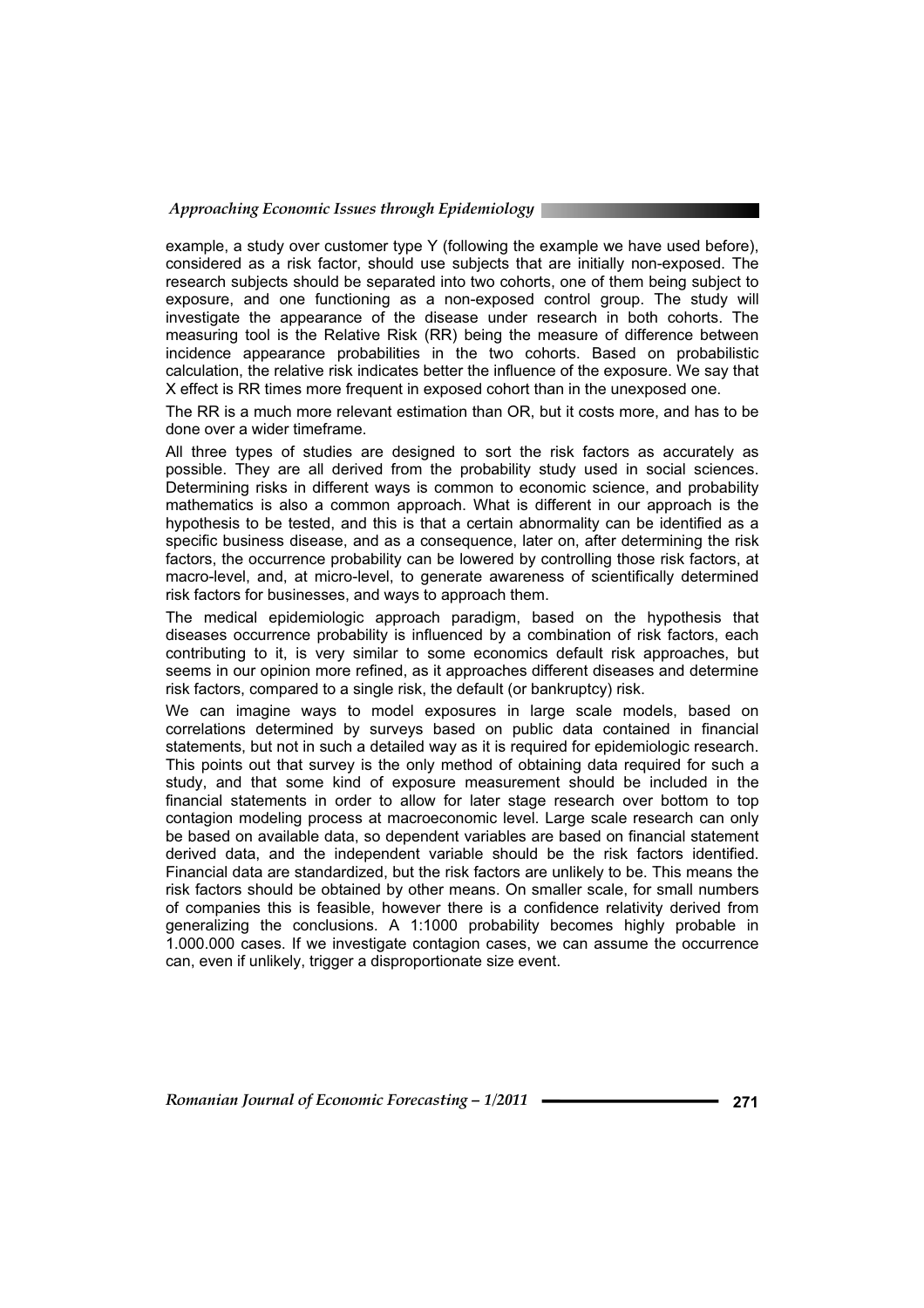# **6. Differences in approaching epidemics from medical and/or economic perspectives**

There are differences between normality in medicine and normality in economy that we must underline.

Medicine has names for diseases, Economy has not. Even if this statement seems irrelevant, in our view it states that economic science concentrates information regarding abnormal failure of companies in a simple, bottom-line way, which has little relevance in the end. There is no such thing as a "financial diabetes", "commercial flue", in order to define known, identifiable and repeatable chains of events, sum of reasons, and composition of risks that lead to the failure of a business. Knowing a disease means usually knowing to a certain extent what is going to happen, and even the approach required in order to diminish the failure probability.

All companies report their health status through the financial reports, people do not. So, screening the population of companies should be easier. However, in times of crisis companies may get ill and die in large numbers before the next annual report. Even if there are some score methods that may show a failure probability (Altman Z-Score, Harrod-Domar), they provide little to no information about the reasons, and even less in terms of solutions.

The health system is expected to have some treatments or cures for all people's diseases. There are discussions whether the government should intervene and cure the "disease" of any company. However, a widely spread economic disease, affecting large numbers of companies, would usually justify the government intervention. The main reason for this is the experience of subjective, political and corruption-based public intervention. This is where an epidemiologic approach can be actually useful, in providing some objective reasons to select, direct and size the government intervention in a free market economy.

If self-medication and self-treatment is normal - but not recommended to people - "self medication" and "self treatment" is required from the companies, as they are expected to solve their own difficulties without government aid. Nevertheless, knowing that there is a disease and an accurate diagnostic is the first step for any kind of treatment both to humans and companies. In a free market paradigm, companies are expected to be able to survive by themselves. But being highly networked and inter-linked, companies may be able to absorb most of the shocks, however, sometimes, there are phenomena that propagate and replicate themselves within many, most, or even all the nodes of the economic network. These are rare events, which may occur beyond the timeframe of most managers' practical experience, but they can have devastating effects on the whole economic system.

The weak point of this migration of concepts seems to be the different nature of the subjects studied, as, obviously, companies are in many ways different than humans. Humans are more similar by nature and size as compared to companies, so there are significant issues to be researched relating to the use of frequency of occurrence and the resultant Odd Ratio and RR significance and confidence. One huge corporation failure may be more dangerous than thousands failures of SMEs.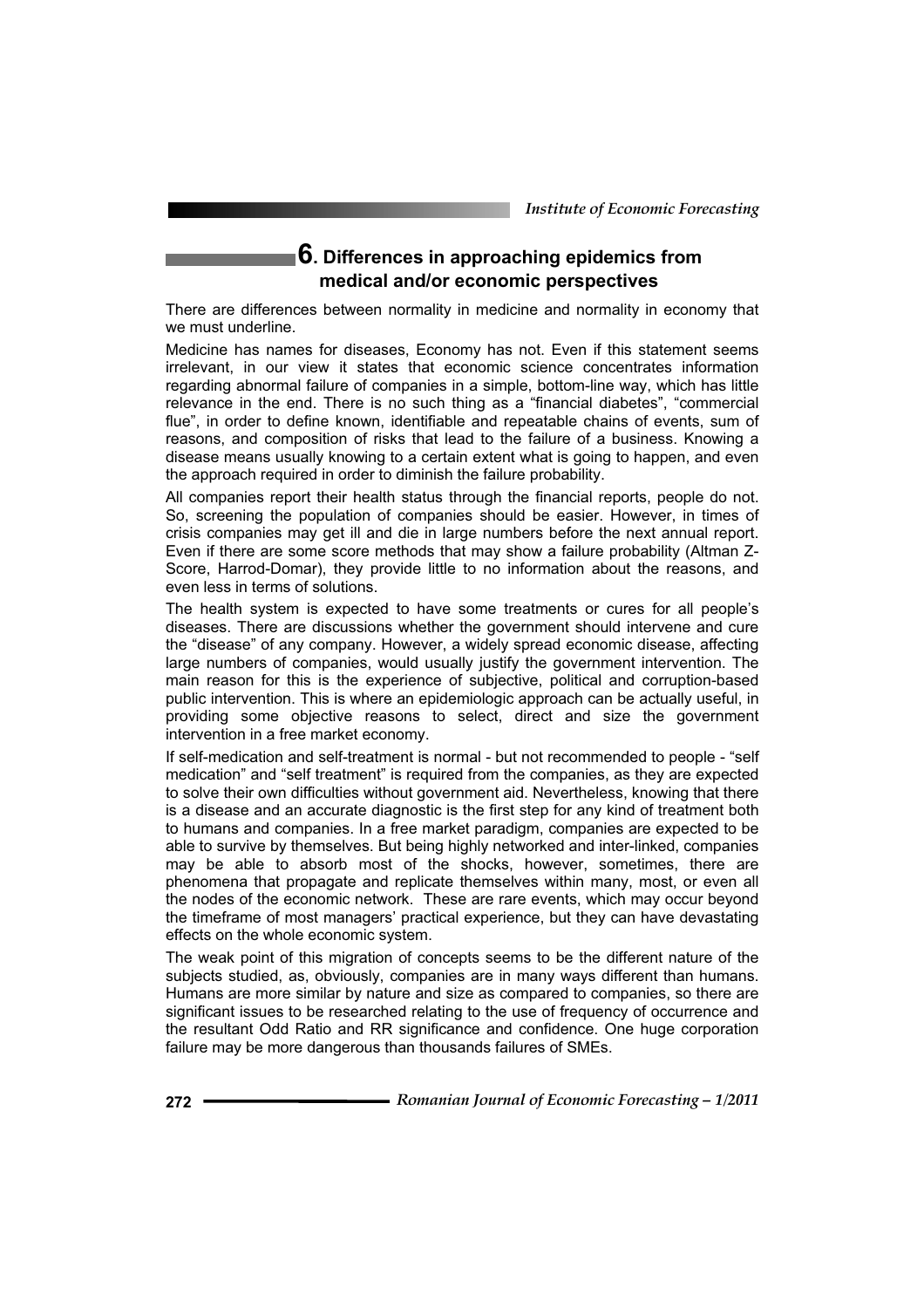In the financial literature, contagion risk is mostly studied in association with the "default" of a bank. Thus, the default condition is basically the first business disease supposed to be contagious. Using the "medical lens", this seems to be like considering "death" or "coma" a disease. From this point of view, the financial contagion, as it is studied now, looks like a human creating an epidemic after its death, and the probability of such an occurrence is obviously low. It is more likely such a contagion is spread before the default, while the underlying real cause of the default was not obvious.

Abnormalities that are transmitted through the economic network are contagion phenomena, and some multiply as they are replicated within the nodes of the network; some fade away as they consume their source or as they are contained by immune nodes and impermeable links. This is consistent as approach with different disease propagations in humans, but, the reasons why, the nodes sizes, the links that allow contagion between companies are different.

# **7. Taxonomy issues**

The epidemiology can be defined as the branch of medical science dealing with the transmission and control of disease or a branch of medicine which studies the incidence and distribution of disease in a population, and uses such information to find the causes, modes of transmission, and methods for controlling the disease. The term "epidemiology" can be defined according to ancient Greek as the science that regards the entire population (epi – above, demos – people, logos - science). In that respect, there is an inherent extension of the medical science of epidemiology to all human populations, including human organizations, and an extension to economics is quite adequate.

The new research approach, "business epidemiology**"**, could deal with the study of incidence and distribution of business diseases (as described before) in a population of companies and could identify the incidence and the distribution of those diseases. In order to organize and unify the contagion and spillover effects information, some characteristics of diseases research should be used. We are suggesting that the following epidemiology concepts are highly significant in this approach.

The epidemiological approach on economics should use the same taxonomic approach regarding the basic concepts:

*The source* - defined as the economic phenomenon that could trigger the business disease. In this stage of research, we are considering that such sources could be (but are not limited to) abnormal behaviors that spread into the economy, or resource shortages of some kind. Such behaviors examples are tax evasion, payment terms habits, over-evaluation of assets, and under-evaluation of services, resource shortages could be related to agriculture variable results. If causality is determined, the probability of a "source" to trigger the "disease" should be studied. An entity can be seen as infected but not diseased.

*The transmission means* – being the path used by the source to spread its negative influence to other businesses. Some disorders could be transmitted by commercial relations from suppliers to consumers, from investors to entrepreneurs and such, or as mimetic behaviors. For example, payment delays from the government can trigger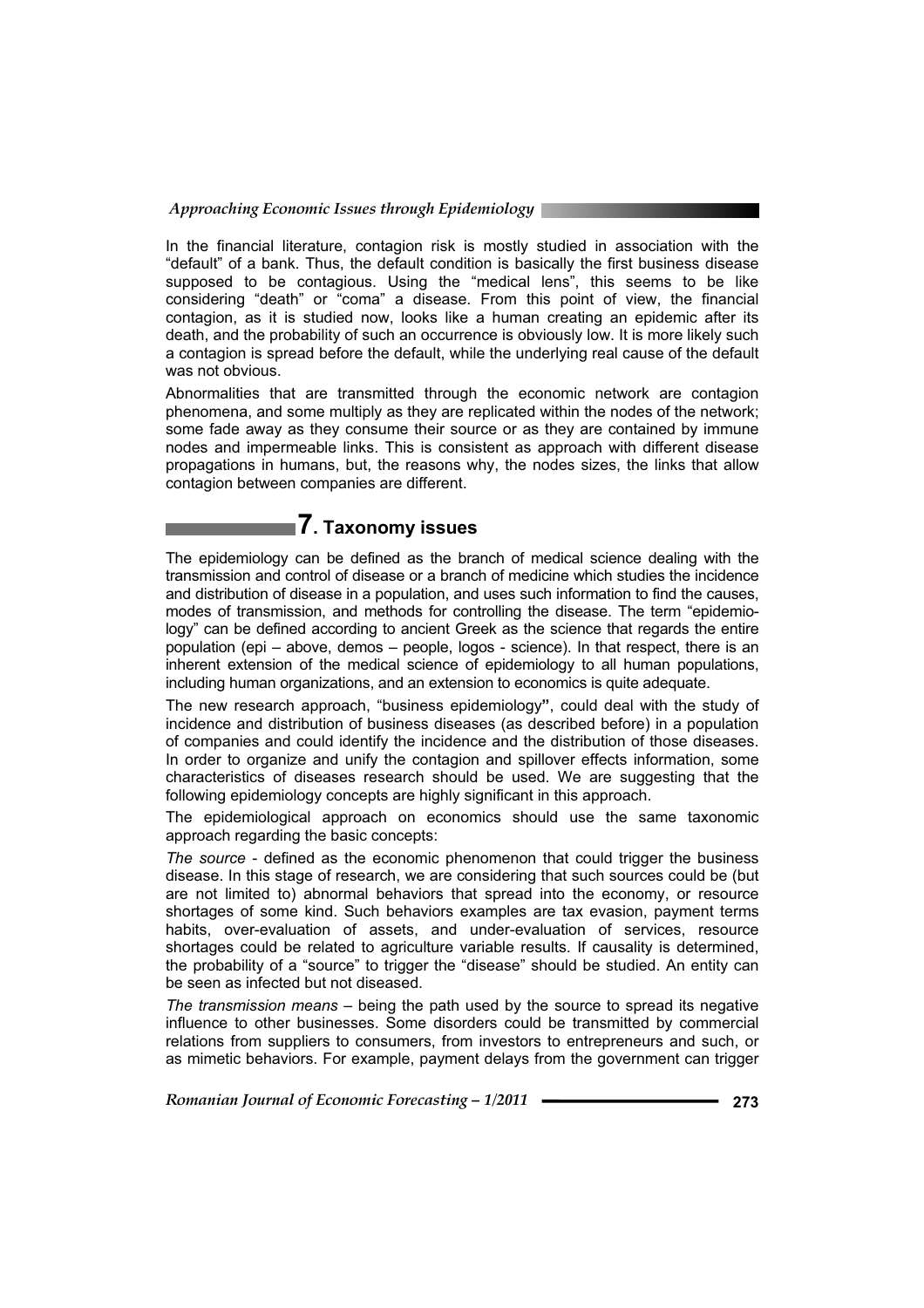delays in payments to a wide array of companies, to employees, and from all those to banks; an excessive demand for profits on the financial market can trigger high riskhigh profit behavior; tax fraud wealth accumulation, if unpunished, can trigger mimetic tax fraud habits.

*The receptivity* – is defined as the responsiveness degree of the company to a certain negative economic phenomenon. This is mostly related to exposure to the diseased areas of the economy. For example, the percentage of receivables per a potentially dangerous customer could generate a higher receptivity. The receptivity should be measured by the combination of the existing risk factors.

*The epidemic manifestation* - forms of an outbreak in economics, usable to assess the size and entities required for the research and response to contagion:

*Sporadic* outbreak – defined as a rare occurrence of transmittable business disease. This is the case of a company behavior triggering abnormal behavior around it, affecting a few suppliers and some of its customers.

*Epidemic* outbreak – geographically wider spread occurrence of business disease. This is a case of an outbreak of abnormal behavior in a certain area, like overevaluating land in a city.

*Pandemic* outbreak – a wide spread business disease occurrence, with multiple outbreaks sources. Examples: over-evaluating land, generalized tax fraud, overevaluating shares on a financial market.

*Seasonal outbreak* – business disease that occurs in a certain period of the year. For example, winter cold generates over-consumption of energy for heat, summer heat generates over-consumption of energy for cold, and this may trigger energy-related abnormalities.

*Natural outbreak* – business disease induced by environment, government, NGO's and so on. A severe winter can generate several abnormalities in transports; a volcanic eruption can trigger air-transport abnormalities, which may propagate to touristic services, and so on.

The use of these concepts can help to focus the research of business diseases and the response mechanism required. In order to clarify the type of business diseases and to concentrate the information that should accumulate over time, all this should be organized and codified using a comprehensive system. This can be linked mainly to IFRS extension of XBRL taxonomy (Extensible Business Reporting Language) evolution, in order to allow comparable data collection systems. In a later stage, as XBRL or similar taxonomies are developed, the same taxonomies should be used to determine data required for KPI's. There are several taxonomies usable to identify subjects activity (ISIC, NAICS, NACE, ICB), countries (ISO 3166) areas, currencies (ISO 4217), and so on. As a basic methodology research, as XBRL standard financial data are used for dependent variables, subject activity, country, currency and such data can be used to provide non-numerical independent variables usable for regression, and suitable for automated processing.

From the risk assessment point of view, the development of business related taxonomies opens the way for more and more sophisticated models for contagion research, as data from different countries becomes comparable.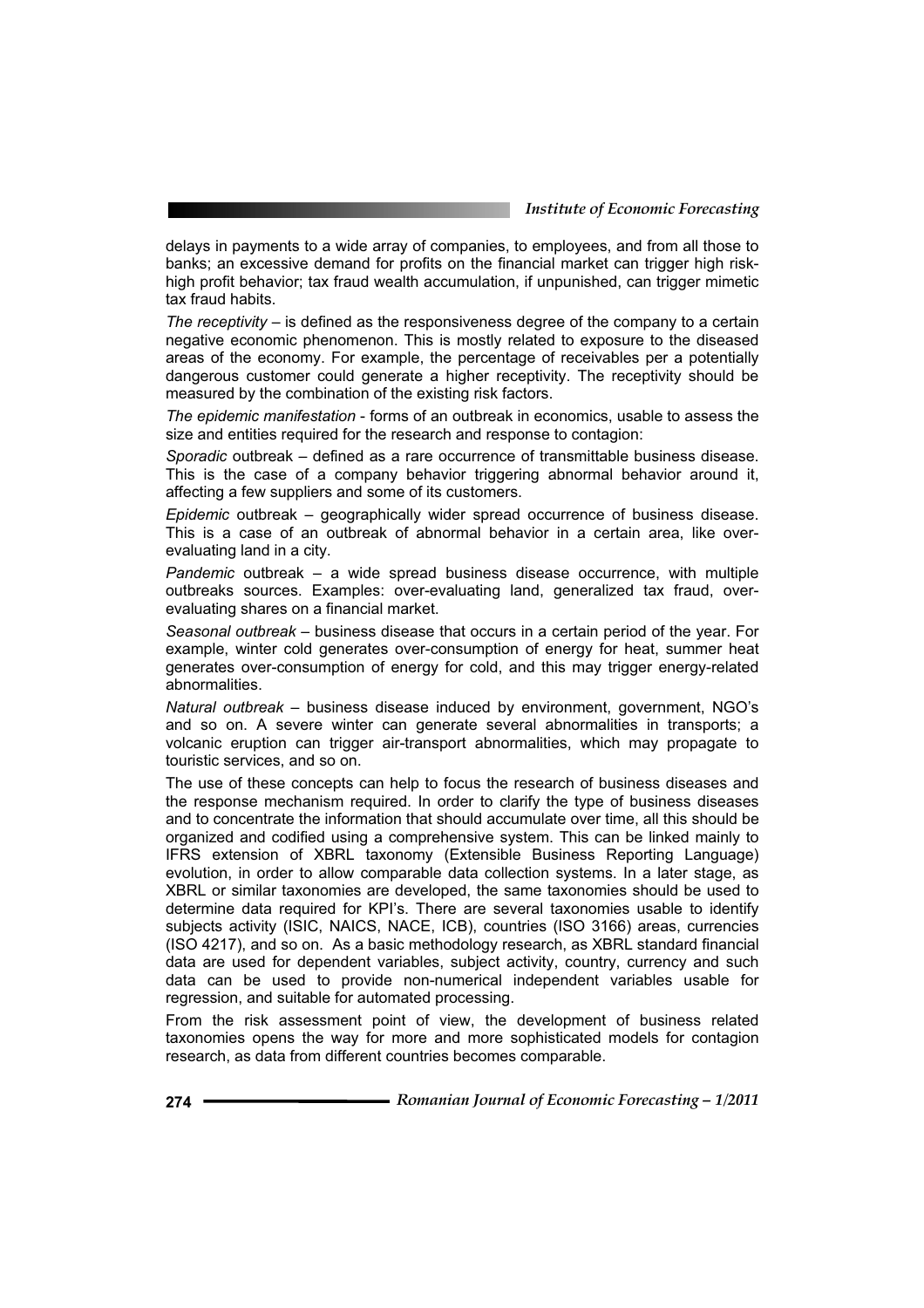# **Conclusions**

As contagion of the financial crisis is a fact, there is an obvious demand for a framework designed to deal with it. The research of contagion in banking and financial markets has opened an interesting and promising field of research in this direction. However, as contagion cannot be limited to banks, there is a clear and unavoidable evolution towards a generalized research on contagion. As contagion in human society has been studied already for health-related issues by epidemiology, it seems logical to us to use that knowledge in other research fields. As our investigation has shown, up to a point there are similarities that may be used and concepts that may explain the economic phenomenon contagion, but most importantly there are methods of research that can be adapted to economics.

It appears that the new concept of "business epidemiology" provides an original framework for economic analysis, which may generate a wide range of research topics and may be a solution to organize the government response to contagion, even in a free market economy. In a similar way to the response of governments and World Health Organization to human epidemics and pandemics, a global economic crisis may be approached in a coordinated manner by the proper governmental and global organizations.

The *business epidemiology* may allow integration of several research topics, such as systemic approaches, crisis management, public management in well defined and usable framework, similar with the one existent in the medical epidemiology field.

The methodology of epidemiology is pragmatically founded and already verified and certified by reality. As epidemiology is the science that is specialized in the research of contagion in human society, the methodology used is based on medical sciences but also on social sciences and statistics.

There are already well known and documented procedures, types of studies and researches, as well as international treaties that may be used as a base for the development of the business epidemiology field.

While data required for regression type of research based on exposures is quasiunavailable, the challenge of the business epidemiologic approach will be to identify patterns of available indicators that can be used to identify the presence of absence of business diseases, and model the contagion that may be triggered.

# **References**

- Billio, M. Caporin, M. (2010), "Market linkage, variance spillover and correlation stability: Empirical evidence of financial contagion", *Computational Statistics & Data Analysis* , 2443-2458.
- Bloom, D. E. Canning, D. (2006), "Epidemics and Economics", *PGDA Working Papers, Program on the Global Demography of Aging*.
- Boulding, K. E. (1980), "Equilibrium, Entropy, Development, and Autopoiesis. Towards a Disechillibrium Economics", *Eastern Economic Journal* , 179-188.